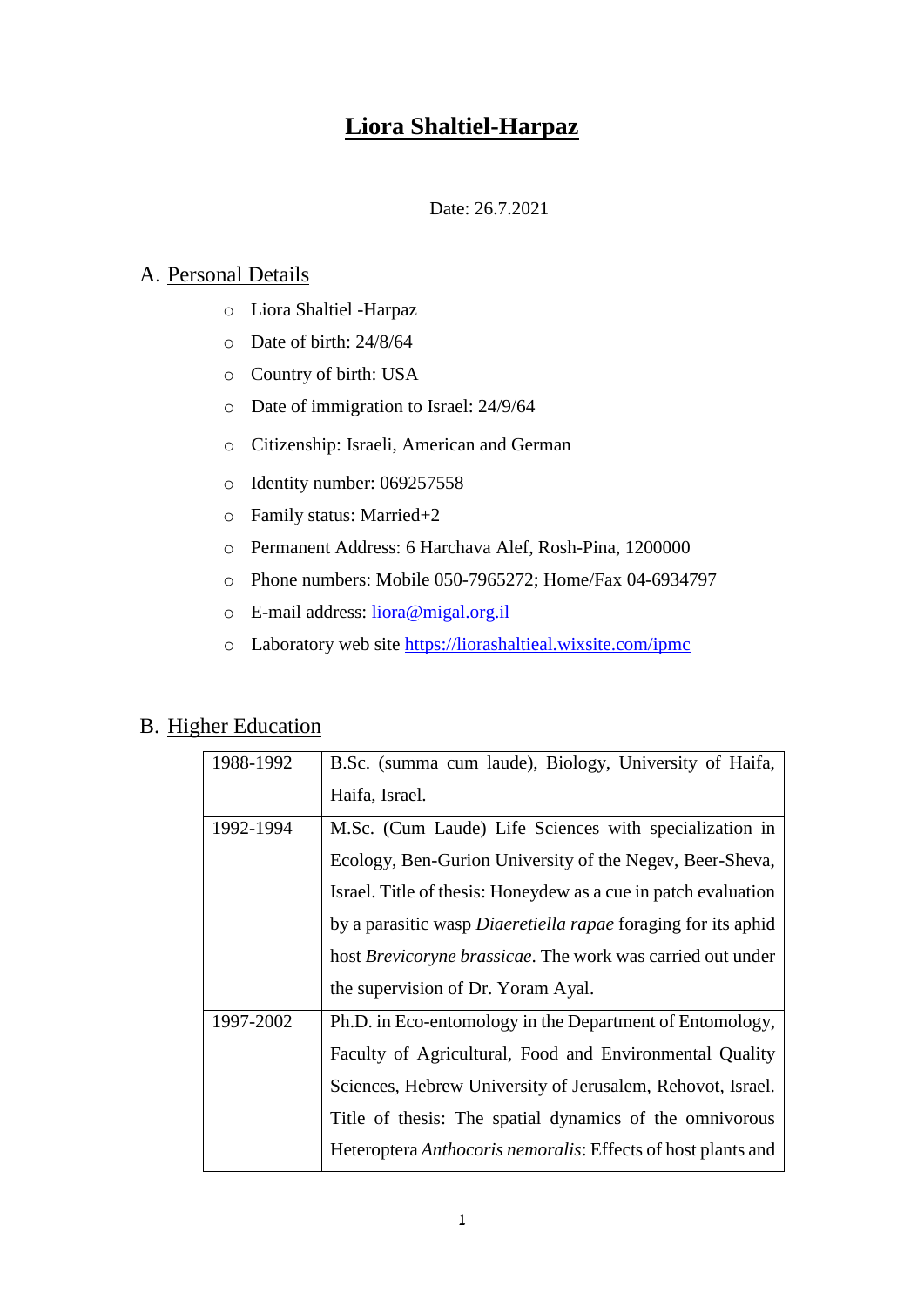| prey. The work was carried out under the supervision of |
|---------------------------------------------------------|
| Prof. Boaz Yoval and Prof. Moshe Coll                   |

# C. Academic Appointments and Academic Administrative positions in

academic institutions

| 2005-2007       | Adjunct teacher at Tel-Hai College                    |
|-----------------|-------------------------------------------------------|
| 2008-present    | Lecturer and senior faculty member at Tel-Hai College |
| $2021$ -present | Senior Lecturer at Tel-Hai College                    |
| 2012-2014       | Head of Ecology Unit, Department of Environmental     |
|                 | Science, Tel-Hai College                              |

### D. Teaching at Academic institutions

**Tel-Hai College –** Lecturer at the Department of Biotechnology and Department of Environmental Science (undergraduate), teaching the following courses:

- o Biological control (since 2005)\*
- o Research projects in environmental studies (since 2007 and from 2017, with responsibility for all research projects in the Faculty of Sciences and Technology)\*
- o Agriculture and environment (since 2008)\*
- $\circ$  Environmental issues events and meetings (since 2008)\*
- o Workshop in applied ecology (since 2008-2010)
- o Research methods in ecology (since 2009-2015)
- o First research seminar in environmental studies (since 2011)
- o Pests in agriculture (since 2013)\*
- o Workshop in pest management (since 2014)
- o Advanced scientific writing (since 2018)

\*Taught in the 2019-2020 academic year

**Hebrew University of Jerusalem**, the Advanced School for Environmental Studies (master's and PhD Students), guest lecturer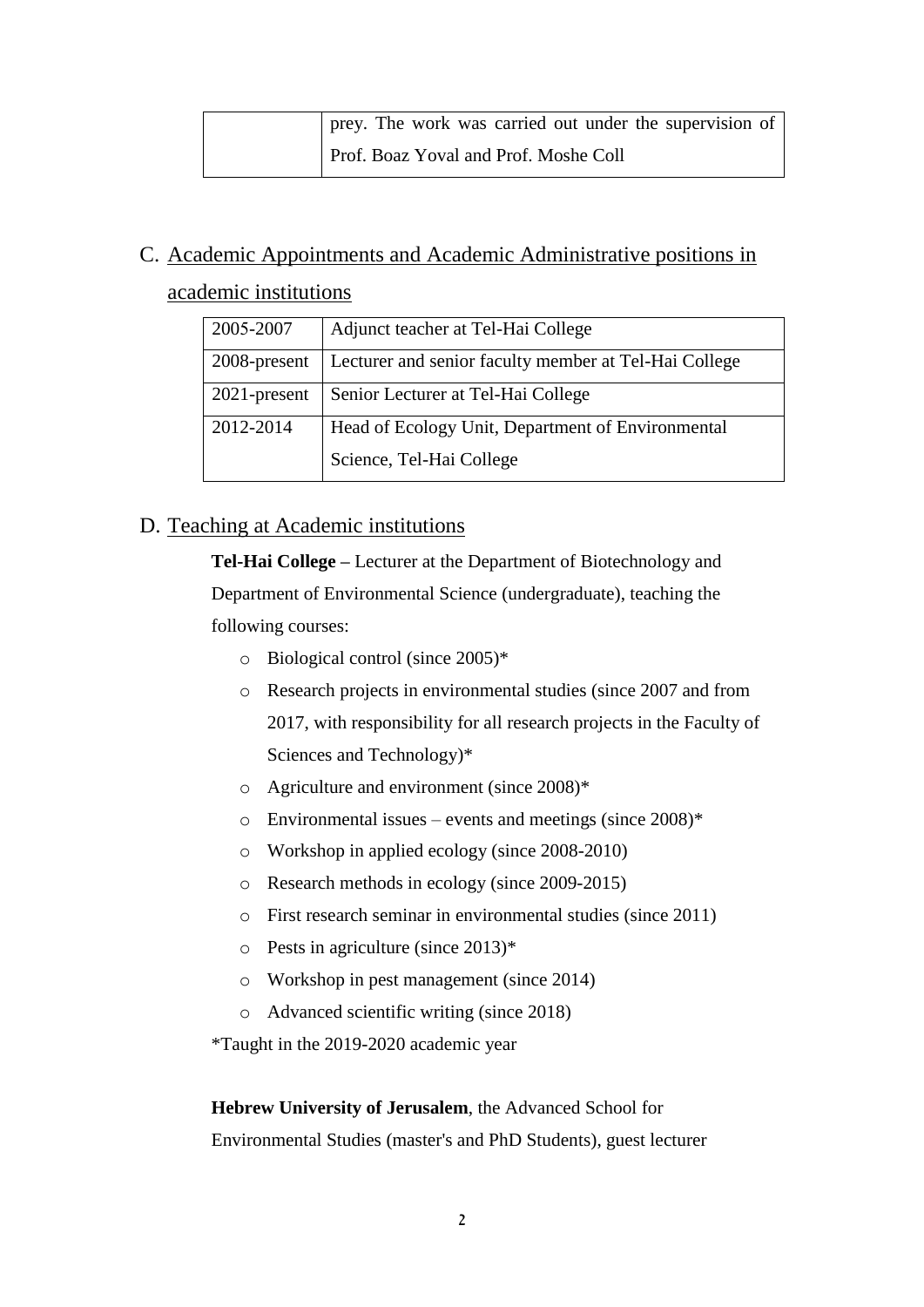o Interdisciplinary workshop of environmental issues: Conflicts of soil use in the Hula valley (2015)

# E. Supervision of Graduate students

### (Marked with**\*** if accepted after last academic promotion)

| *Mati          | MSc student, Tel-Hai College. Thesis title: "Resistance           |
|----------------|-------------------------------------------------------------------|
| Metzuyanim     | induction in pear against pear psylla <i>Cacopsylla bidens</i> by |
|                | the growth inhibitor Regalis." Co-supervision with Prof.          |
|                | Martin Goldway, Migal. Graduated 2013                             |
| *Michal        | MSc student, Hebrew University. Thesis title:                     |
| Exelrod        | "Manipulating crop management to reduce pink bollworm             |
|                | infestation and damage in cotton." Co-supervision with            |
|                | Prof. Yehoshoa Saranga, Hebrew University. Graduated              |
|                | 2015                                                              |
| *Tamir         | MSc Student Hebrew University. Thesis title: "Interactions        |
| Rosenberg      | between Tuta absoluta and its omnivorous predator                 |
|                | Nesidiocoris tenuis on wild and commercial tomato                 |
|                | genotypes." Co-supervision with Prof. Moshe Coll, Hebrew          |
|                | University. Graduated 2016                                        |
| *Tzlil Shitrit | MSc student, Tel-Hai College. Thesis title: "Study of the         |
|                | natural enemy fauna of the water lettuce Pistia stratiotes in     |
|                | Israel." Co-supervision with Dr. Elad Chiel, University of        |
|                | Haifa. Graduated 2016                                             |
| *Benyaho       | MSc student, Tel-Hai College. Thesis title: "Determination        |
| Cohen          | of economic injury levels of Tuta absoluta in processing          |
|                | tomatoes and investigation of the molecular basis of the          |
|                | plant defense against this pest." Co-supervision with Prof.       |
|                | Martin Goldway, Migal. Graduated 2018                             |
| $*$ Dor        | MSc student, Tel-Hai College. Thesis title: "Interrelation        |
| Rachmani       | between graft and scion with respect to reduced                   |
|                | susceptibility to pear psylla <i>Cacopsylla bidens</i> in pear    |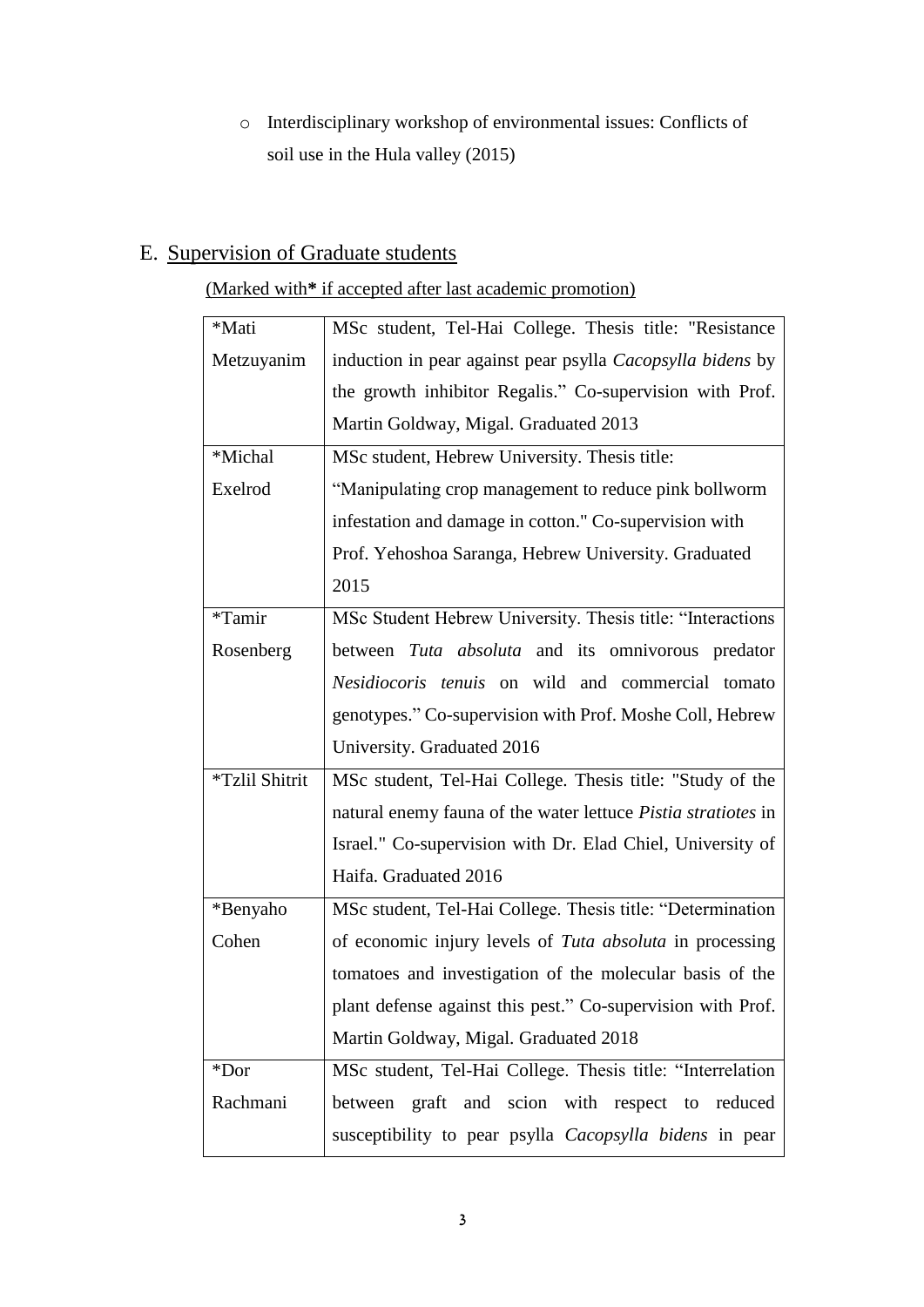|                                | trees." Co-supervision with Dr. Mwafaq Ibdah, ARO.                  |
|--------------------------------|---------------------------------------------------------------------|
|                                | Submitted March 2019                                                |
| *Hilit Elias                   | MSc student, Tel-Hai College. Thesis title: "Studying the           |
|                                | interaction between plant nutrition and development and             |
|                                | damage of the pests <i>Helicoverpa armigera</i> ." Co-supervision   |
|                                | with Prof. Michael (Iggy) Litaor, Migal. Started October            |
|                                | 2018; her studies were stopped for personal reasons, April          |
|                                | 2019                                                                |
| *Tamir                         | MSc student, Tel-Hai College. Thesis title: "Clay mineral-          |
| Kaminer                        | based formulations for slow release of East Indian                  |
|                                | lemongrass essential oil, aiming thrips control in chives. Co-      |
|                                | supervision with Prof Giora Rytwo. Started November                 |
|                                | 2019.                                                               |
| *Amit                          | Tel-Hai<br><b>MSc</b><br>student,<br>College.<br>Thesis<br>title:   |
| Stimiatsky                     | "Characterization of the conditions that allow outbreaks of         |
|                                | a entomo-pathogenic fungi in scale insects (Coccoidea) in           |
|                                | Avocado. Co-supervision with Prof Rachel Amir and Dr.               |
|                                | Dana Ment. Started October 2020.                                    |
| *Yehyea                        | MSc student, Tel-Hai College. Thesis title: " Sensitivity           |
| Yehyea                         | analysis of different carrot strains to the carrot psylla and to    |
|                                | the Yellows disease to improve IPM in carrots. Co-                  |
|                                | supervision with Prof Igi Litaor and Dr Mwafaq Ibdach.              |
|                                | Started October 2020.                                               |
| * Gadi                         | College. Thesis<br>student, Tel-Hai<br>title:<br><b>MSc</b><br>"The |
| Asherovich                     | interrelationships between the arthropods and the black             |
|                                | truffles in the pecan trees and the black truffle system ". Co-     |
|                                | supervision with Prof Rachel Amir and Dr. Idan Perelman.            |
|                                | Started October 2020.                                               |
| <b>Supervision of Postdocs</b> |                                                                     |

| *Amber Hill   Postdoc position at Tel-Hai College. Research topic: |
|--------------------------------------------------------------------|
| The "Development of a system for locating hot spots of             |
| Mediterranean flies in apple orchards for more accurate            |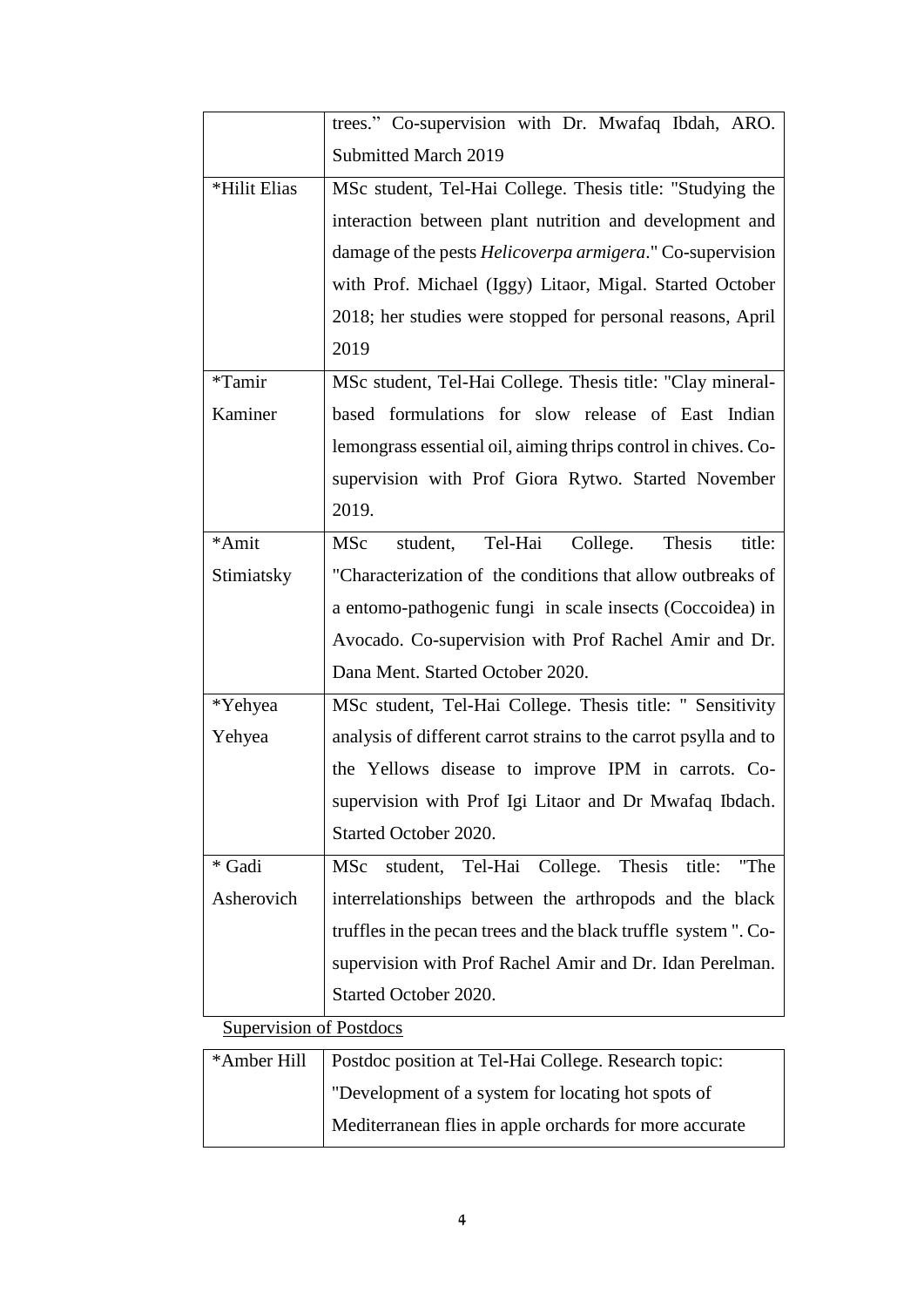|            | pest control." Co-supervision with Dr. Lior Blank, ARO.    |
|------------|------------------------------------------------------------|
|            | Started 2019                                               |
| *Rachel    | Postdoc position at Tel-Hai College. Research topic: "     |
| Toaff-     | optimizing BSFL valorization of agricultural by-products   |
| Rosenstein | in Israel as part of a sustainable, circular economy." Co- |
|            | supervision with Yoni Oserovitz Tuff Merom Golan 2020-     |
|            | 2021                                                       |

## F. Research Grants

Publications related to research by referral to number in list of publications

(Marked with**\*** if accepted after previous academic promotion)

### *Concluded*

| 1996-1997 | "Integrated pest management of Edwardsiana rosae in pome      |
|-----------|---------------------------------------------------------------|
|           | orchards using the egg parasitoid Anagrus atomus."            |
|           | Fruit Board of Israel. PI. Budget: Total \$10,000;            |
|           | Researchers' part: \$10,000. Collaborators: David Rosen,      |
|           | Hebrew University; Eric Palevsky, ARO; Dov Oppehnaim,         |
|           | Ministry of Agriculture. Publication: K.6.1                   |
| 1998-2001 | "IPM of Pear Psylla in Israel." ICSFA (Israel Chief Scientist |
|           | Foundation of the Ministry of Agriculture). PI. Budget:       |
|           | Total \$112,500; Researchers' part: \$112,500. Collaborators: |
|           | Moshe Coll, Hebrew University; Eric Palevsky, ARO; Dov        |
|           |                                                               |
|           | Oppenhaim, Ministry of Agriculture.                           |
|           | Publications: K.2., K.3.a.2, K.6.2,                           |
| 2004-2006 | "Development of integrated management control of Thrips       |
|           | in chives." ICSFA. PI. Total \$37,500; Researchers' part:     |
|           | \$20,500. Collaborators: David Ben Yakir, ARO; Rachel         |
|           | Rabinovitz, Eden Research Station.                            |
| 2006-2009 | "The impact of pear tree nitrogen fertilization and growth    |
|           | regulation on the pear psylla, Cacopsylla bidens (Sulc)."     |
|           | Israeli Fruit Growers' Association, National Psylla Project.  |
|           | PI. Total: \$78,000; Researchers' part: \$78,000.             |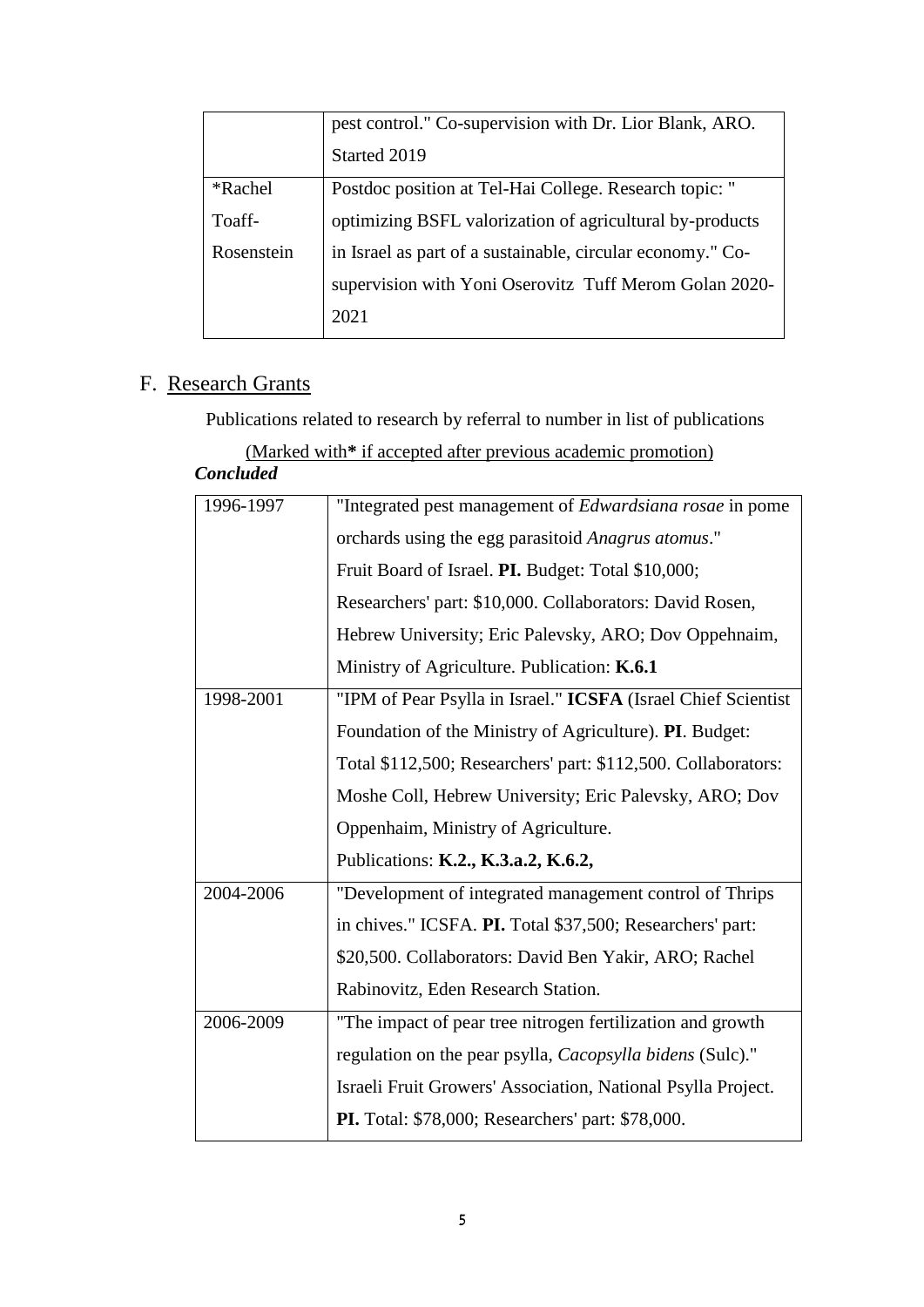|           | Collaborators: Moshe Coll, Hebrew University; Dov               |
|-----------|-----------------------------------------------------------------|
|           | Oppenaim, Ministry of Agriculture. Publication: K.3.a.4         |
| 2006-2007 | "Planting Rhamnus alaternus hedgerows to conserve               |
|           | Anthocoris nemoralis, a natural enemy of the pear psylla,       |
|           | Cacopsylla bidens (Sulc)." Israeli Fruit Growers'               |
|           | Association, National Psylla Project. PI. Total \$30,000;       |
|           | Researchers' part: \$30,000. Collaborators: Moshe Coll,         |
|           | Hebrew University; Dov Oppenhaim, Ministry of                   |
|           | Agriculture. Publications: K.3.a.2, K.5.1                       |
| 2006-2008 | "Control of Euborellia Annulipis in ground nuts fields in the   |
|           | Hula valley." Israeli Ground Nut Growers Association. PI.       |
|           | Total: \$30,000; Researchers' part: \$30,000.                   |
|           | Collaborators: David Ben Yakir, ARO; On Rabinovitz,             |
|           | Ministry of Agriculture. Publication: K.6.3.                    |
| 2006-2007 | "IPM project in the Hula valley." Israel Ministry of            |
|           | Agriculture. PI. Total: \$60,000; Researchers part: \$60,000.   |
|           | Collaborators: Shaul Graf, Ministry of Agriculture.             |
|           | Publications: K.3.b.2, K.7.4                                    |
| 2007-2009 | "Localization of potential trap plants for organic crop pests-  |
|           | Aphis gossypii Golver as a model pest." ICSFA. PI. Total:       |
|           | \$90,000; Researchers' part: \$30,000. Collaborator: Rachel     |
|           | Rabinovitz, Eden Research Station                               |
| 2009-2011 | "Alternative means to control the pear psylla <i>Cacopsylla</i> |
|           | bidens (Sulc)." ICSFA. PI. Total: \$105,000; Researchers'       |
|           | part: \$85,500. Collaborators: Holand D., V. Soroker, R.        |
|           | Kedoshim, R. Hason, T. Sokalsky, C. Hatib, I. Bar               |
|           | Ya'akovI. Publications: K.3.a.7                                 |
| 2009-2011 | "The mechanisms underlying the population breakout of the       |
|           | pink bollworm in cotton and the development of integrated       |
|           | new approaches for its control" ICSFA. Total: \$156,000;        |
|           | Researchers' part: \$91,500. Collaborators: Ali Hrari, ARO      |
|           | (PI); Shai Morin, Hebrew University. Publication: K.5.2         |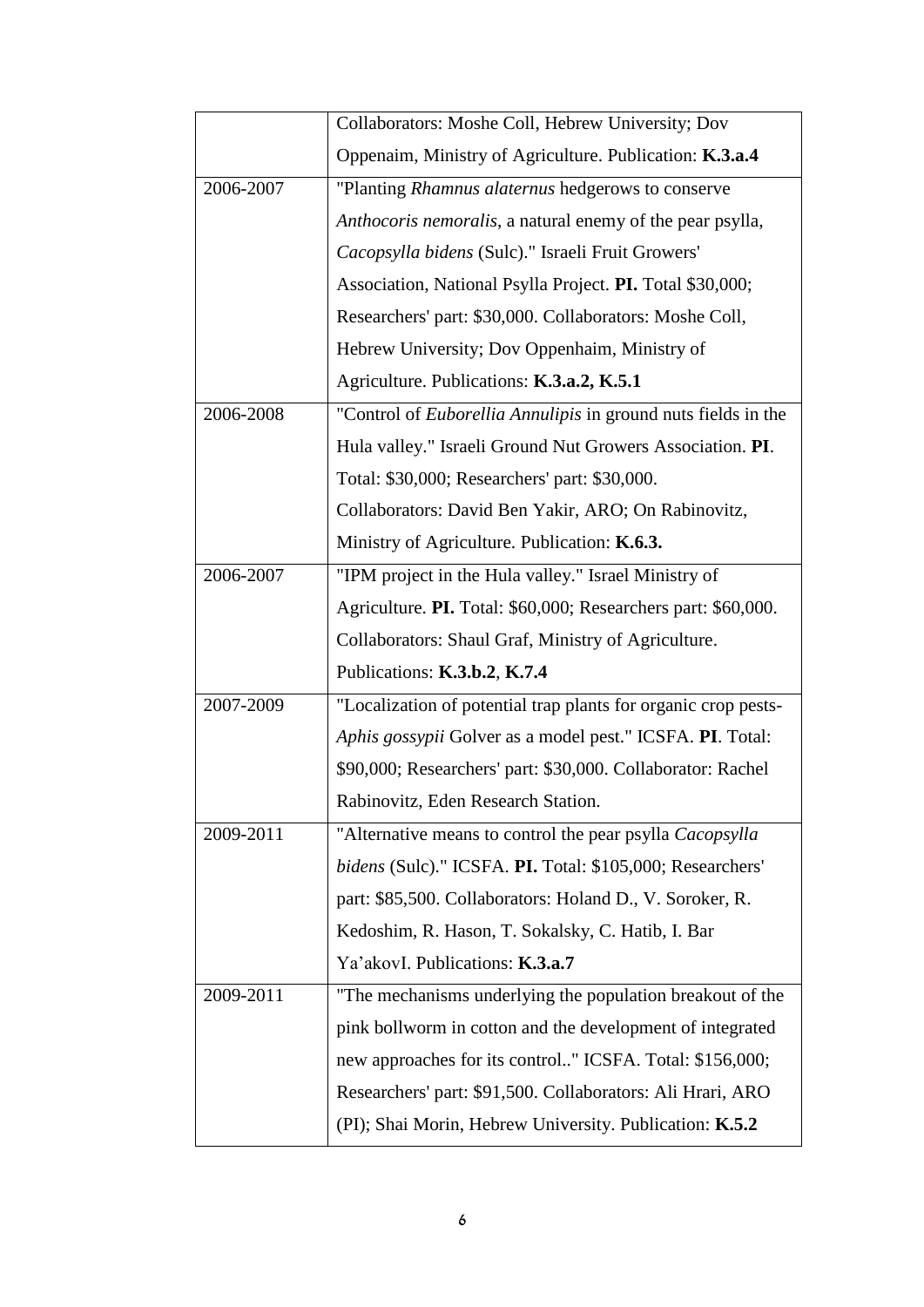| 2010      | "Biofumigation as a mean to produce pest free herbs."            |
|-----------|------------------------------------------------------------------|
|           | ICSFA. PI. Total: \$24, 000; Researchers' part: \$24,000.        |
|           | Publication: K.4.1                                               |
| 2010-2011 | "IPM of Tuta absulota in open field tomato crops." Israeli       |
|           | Vegetable Board. PI. Total: \$20,000; Researchers' part:         |
|           | \$20,000. Collaborator: S. Graf. Publication: K.3.a.9            |
| 2010-2012 | "Biofumigation and seedlings pre planting treatments as          |
|           | means to produce pest free vegetables in a reduced               |
|           | pesticides management." ICSFA. PI. Total \$84,000;               |
|           | Researchers' part: \$84,000. Collaborators: A. Graf, M. Levi,    |
|           | R. Rabinovitz. Publication: K.4.1                                |
| 2011-2013 | "Improving cotton profitability using a multi-disciplinary       |
|           | approach." ICSFA. PI. Total: \$270,000; Researchers' part:       |
|           | \$15,500. Collaborators: Y., Saranga, M. Excelrod.               |
|           | Publications: M.Sc. thesis of M. Excelrod.                       |
| 2012-2014 | "Development of decision-making tools for IPM of Tuta            |
|           | absulota in open field tomatoes." ICSFA. PI. Total:              |
|           | \$130,000; Researchers' part \$105,000. Collaborators: D.        |
|           | Gerling, S. Graph, H. Kedoshim, L. Azolay, T. Rozenberg,         |
|           | Y. Nachache, S. Steinberg, A. Allouche, T. Alon.                 |
|           | Publications: K.3.a.8, K.3.a.9., K.3.a.11                        |
| 2013-2014 | "Reduction of Rhizoglyphus robini damage to onion and            |
|           | garlic by implementing compost for the suppression of            |
|           | Fusarium oxysporum." Shaham Fund, Israel Ministry of             |
|           | Agriculture. PI. Total: \$6,000 ; Researchers' part: \$6,000.    |
|           | Collaborators: S. Masaphy, L. Tsror, & E. Palevsky.              |
|           | Publication: K.4.1                                               |
| 2013-2015 | "Control of Pistia stratiotes In Israel - Study of local natural |
|           | enemies." JNF (Jewish National Fund). PI. Total: \$54,500;       |
|           | Researchers' part: \$54,500. Collaborators: Elad Chil, Haifa     |
|           | University. Publication: MSc thesis of Tzlis Shutrit             |
| 2013-2016 | "The use of resistant pear trees in order to control pear        |
|           | psylla." ICSFA. Total :\$102,000; Researchers' part: \$69,000.   |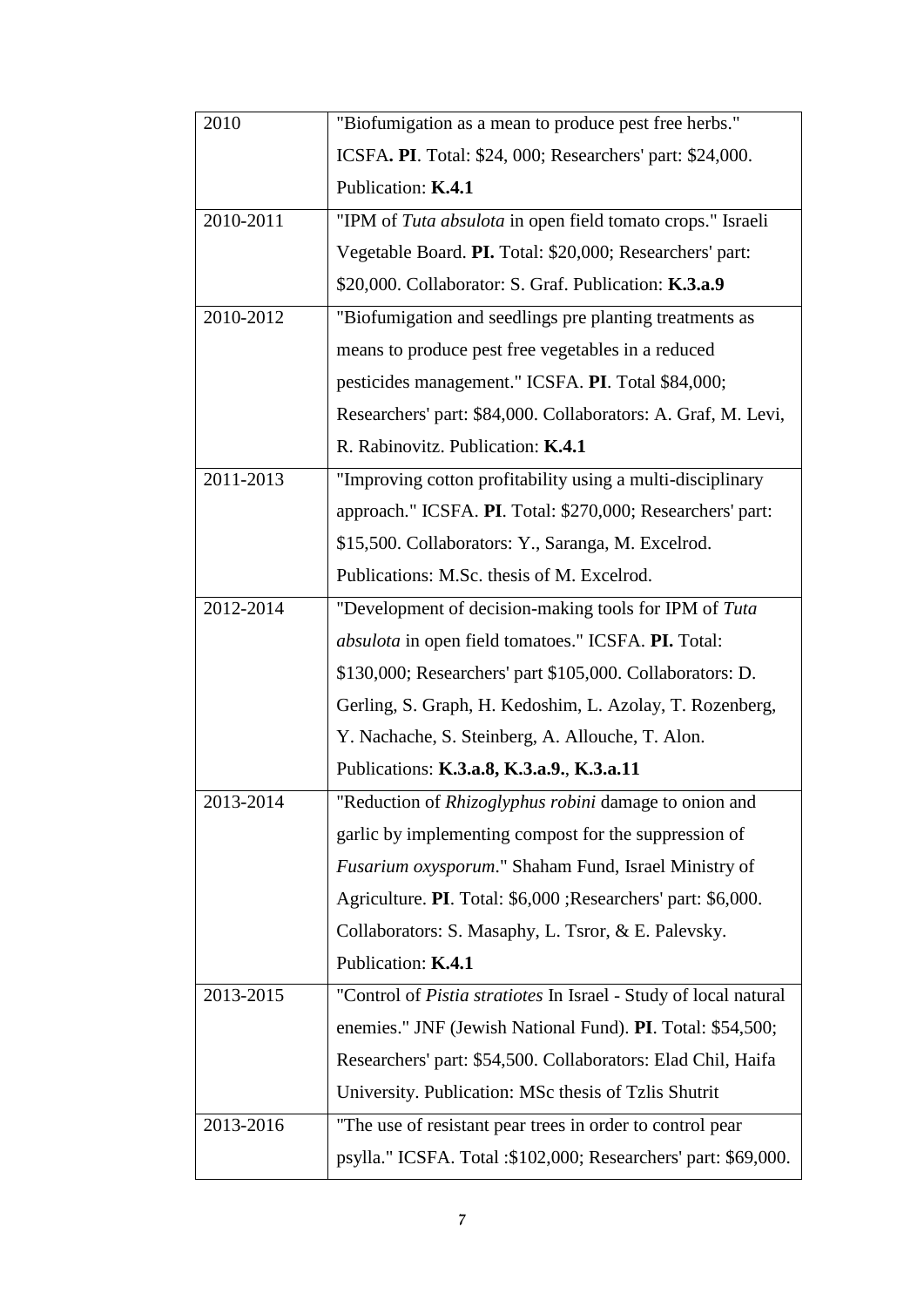|           | Collaborators: Yoram Gershman, University of Haifa; Doron                |
|-----------|--------------------------------------------------------------------------|
|           | Holand; Vitoria Soroker, ARO. Publications: K.3.a.10,                    |
|           | K.3.a.12                                                                 |
| 2013-2016 | "Development of economic injury level of cereal aphids in                |
|           | wheat to prevent crop damage." Shaham Fund of the Israel                 |
|           | Ministry of Agriculture. PI. Total: \$18,000; Researchers'               |
|           | part \$18,000.                                                           |
| 2014-2016 | "Monitoring biodiversity in agricultural ecosystems: Field               |
|           | crops " ICSFA. PI. Total: \$135, 000; Researchers' part:                 |
|           | \$42,000. Collaborators: J. L. Kraut-Cohen, E. Argaman, R.               |
|           | Rabinovich, D. Minz. Publication: K.7.1                                  |
| 2015-2016 | "Understanding the relationship between volotiles of figs                |
|           | fertilized by Blastophaga psenes and of Silba adipata Mac                |
|           | Alphine in order to reduce damage to figs." Fruit Board of               |
|           | Israel, Fig Growers' Table. PI. Total \$26,000; Researchers'             |
|           | part \$26,000. Collaborators: M. Ibdah, M. Yahyaa, R.                    |
|           | Kedoshi. Publications: K.3.a.14, , K.6.7                                 |
| 2015-2017 | "Suppression of the soil borne pathogen Fusarium                         |
|           | <i>oxysporum</i> and mite <i>Rhizoglyphus robini</i> in onion and garlic |
|           | using environmentally friendly measures." ICSFA. PI. Total:              |
|           | \$120,000; Researchers' part: \$39,000. Collaborators: Eric              |
|           | Palevsky, Michael Raviv, Lea Zror, ARO. Publication:                     |
|           | K.4.1                                                                    |
| 2015-2018 | "Processing of agricultural plant waste, using the black                 |
|           | soldier fly, for receiving compost and protein-rich animal               |
|           | feed." ICSFA. Total \$240,000; Researchers' part: \$62,000.              |
|           | Collaborators: A. Jonas-Levi(PI), J. J. Izhak Martinez, O.               |
|           | Danay. Publications: K.7.2, K.7.3                                        |
| 2017      | "Development of carrot psyllid-attractant to reduce                      |
|           | Yellows disease." ICA-Migal Accelerator for Preliminary                  |
|           | Research Fund. Total: \$20, 000; Researchers' part: \$15,000.            |
|           | Collaborators: Mwafaq Ibdah, Phillis Wintraube, ARO.                     |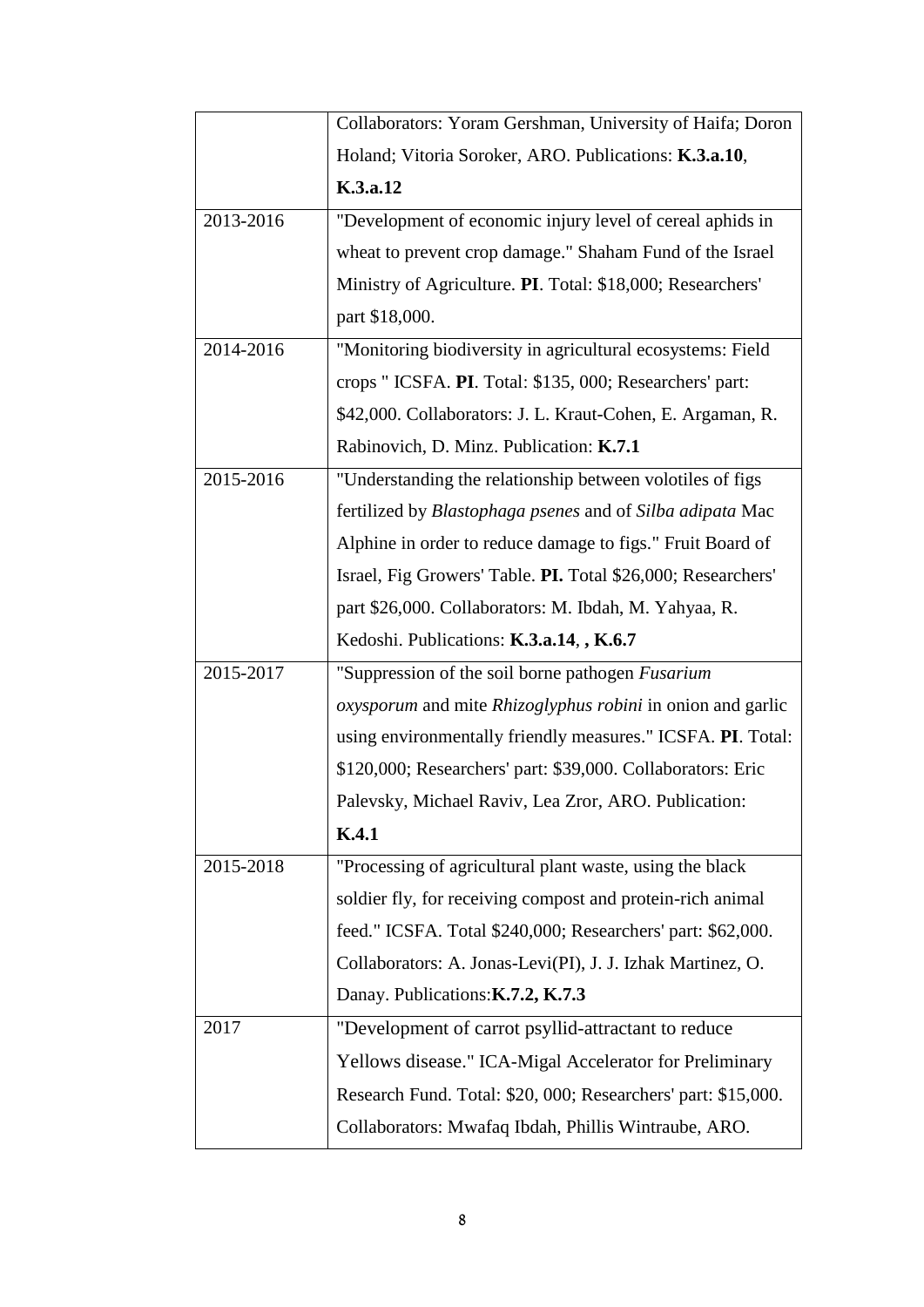| 2018           | "Developing an environmentally friendly IPM program to        |
|----------------|---------------------------------------------------------------|
|                | control truffles soil pests." Migal Accelerator for           |
|                | Preliminary Research Fund. PI. Total: \$15, 000;              |
|                | Researchers' part: \$15,000. Collaborator: Ofer Danay, Migal. |
| 2017-2019      | "Studying the interaction between plant nutrition and pests   |
|                | for the reduction of pesticide use and optimization of        |
|                | fertilizer application." ICSFA. PI. Total: \$302,520;         |
|                | Researchers' part: \$210,000. Collaborators: Menashe Levi-    |
|                | Migal; Eric Palevsky; Uri Yermiyahu, ARO; Shai Morin,         |
|                | Hebrew University. Publication: K.5.3                         |
| 2019-2020      | "Treatment of the outbreaks of the mango soft scale           |
|                | Milviscutulus mangiferae by the parasitic wasp Microterys     |
|                | nietneri." Mango Grower's Board. PI. Total: 16,000\$;         |
|                | Researchers' part: \$10,000. Collaborators: Matan Alfasi,     |
|                | Kibbutz Ravid; Iris Eshed Silver, Dror Galil High School;     |
|                | Michael Noy, Cliff Love; Ministry of Agriculture.             |
|                |                                                               |
| 2019           | "Promoting the prevention and control of three scale insects- |
|                | pest species of avocado, with an emphasis on the papaya       |
|                | mealybug." Avocado Growers' Board. PI. Total: \$18,000;       |
|                | Researchers' part: \$10,000. Collaborators: Zvi Mendel,       |
|                | ARO, Michael Noy, Yonatan Maoz, Avocado Growers               |
|                | Board, Nitzan Senesh, Eitan Hecht, Ministry of Agriculture.   |
| <b>Current</b> |                                                               |
| 2019-2021      | "Development of protocols for alternative protein             |
|                | production, to feed men and fish, based on Hermita illusence  |
|                | the Black Soldier Fly larvae, fed on agricultural wastes of   |
|                | the Upper Galilee." ICSFA. PI. Total \$213,000; Researchers'  |
|                | part: \$46,500. Collaborators: Adi Jonas, Roee Gutman,        |
|                | Avshalom Horovitz, Roni Tzemach.                              |
| 2019-2021      | "Clay mineral based formulations for slow release of East     |
|                | Indian lemongrass essential oil, aiming thrips control in     |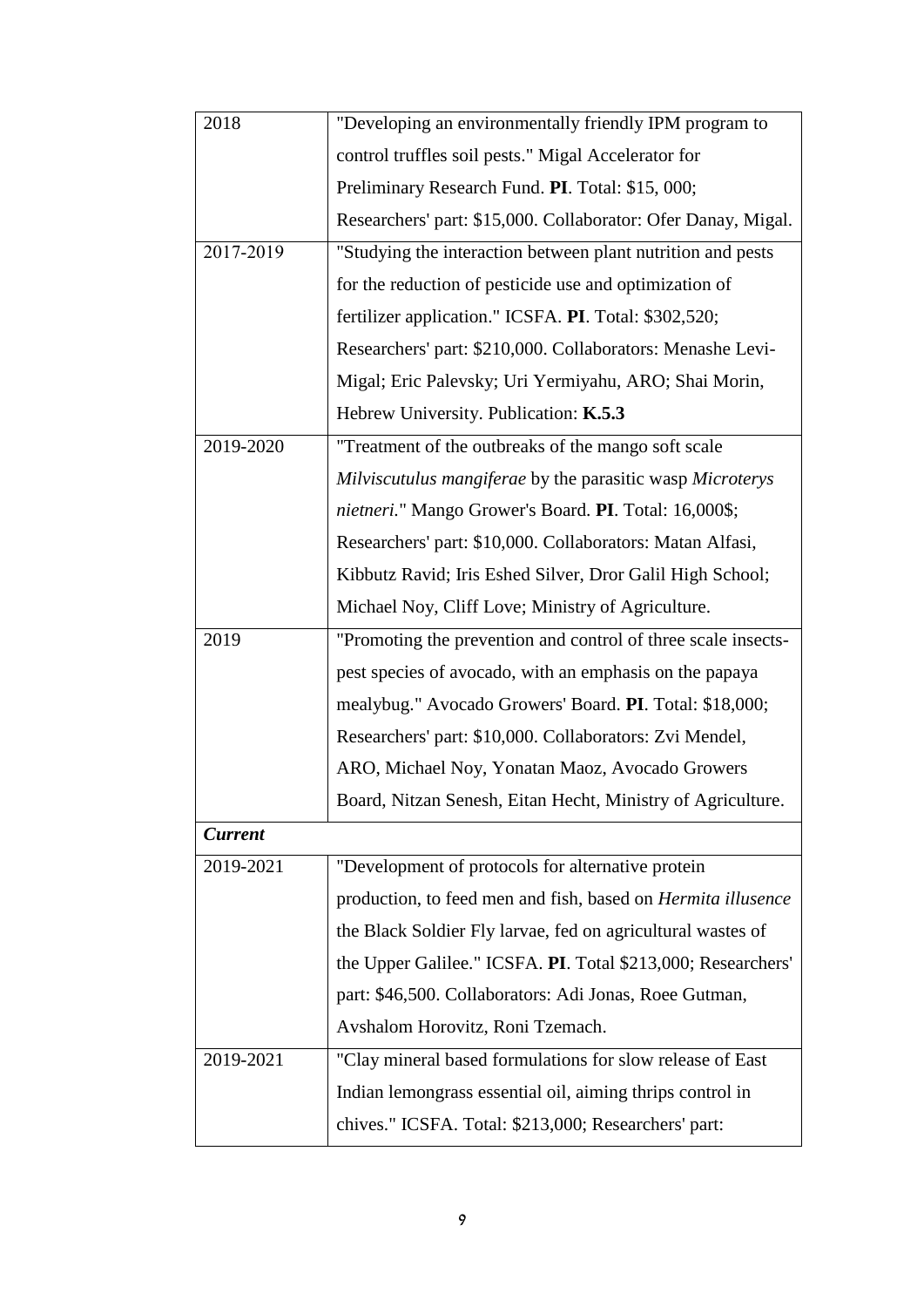|            | \$46,500. Collaborators: Giora Rytwo, Migal (PI); Nativ         |
|------------|-----------------------------------------------------------------|
|            | Dudai; David Ben-Yakir.                                         |
| 2019-2021  | "Developing a modeling tool for predicting the dynamics,        |
|            | under global warming, of whitefly pests in open field           |
|            | vegetable crops, and building a reliable tool for risk          |
|            | assessment and decision making." ICSFA. Total \$234,000;        |
|            | Researchers' part: \$51,000. Collaborators: Shai Morin,         |
|            | Hebrew University (PI); Efrat Morin, Hebrew University.         |
|            | Publication: K.3.a17*                                           |
| 2019-2021  | "Sensitivity analysis of different carrot strains to the carrot |
|            | psylla and to the Yellows disease to improve IPM in             |
|            | carrots."                                                       |
|            | ICSFA. Budget: Total \$225,000; Researchers part \$45,000.      |
|            | Collaborators: Mwafaq Ibdach-ARO (PI), Ofir Bahar ARO.          |
|            | Publication: K.3.a19*                                           |
| *2019-2021 | "Development of a system for locating hot spots of              |
|            | Mediterranean flies in apple orchards for more accurate pest    |
|            | control." ICSFA. Total: \$234,000; Researchers' part:           |
|            | \$18,000. Collaborators: Lior Blank (PI), ARO; Mwafaq           |
|            | Ibdach; Yafit Cohen, ARO; Ofer Mendelson, Tel Aviv              |
|            | University.                                                     |
| 2019-2021  | "Using resistant almond verities to the almond seed wasp in     |
|            | order to understand resistance mechanism and improvement        |
|            | of almond varieties resistant to the wasp." ICSFA. Total:       |
|            | \$234,000; Researchers' part: \$15,000. Collaborator: Doron     |
|            | Holand (PI), ARO. Publications: K.3.a.13, K.6.9                 |
| 2019-2022  | "Preventing HLb epidemics for ensuring citrus survival in       |
|            | Europe." European Commission Horizon 2020. Total:               |
|            | €6,639,815; Researchers' part €65,875. Collaborators: 24        |
|            | European teams. PI of the Israeli team: Ofir Bahar, ARO.        |
| 2020-2022  | "Promoting the prevention and control of the coccid scale"      |
|            | pests in in avocado on the background of ecological and         |
|            | management changes in the industry." ICSFA. PI. Total:          |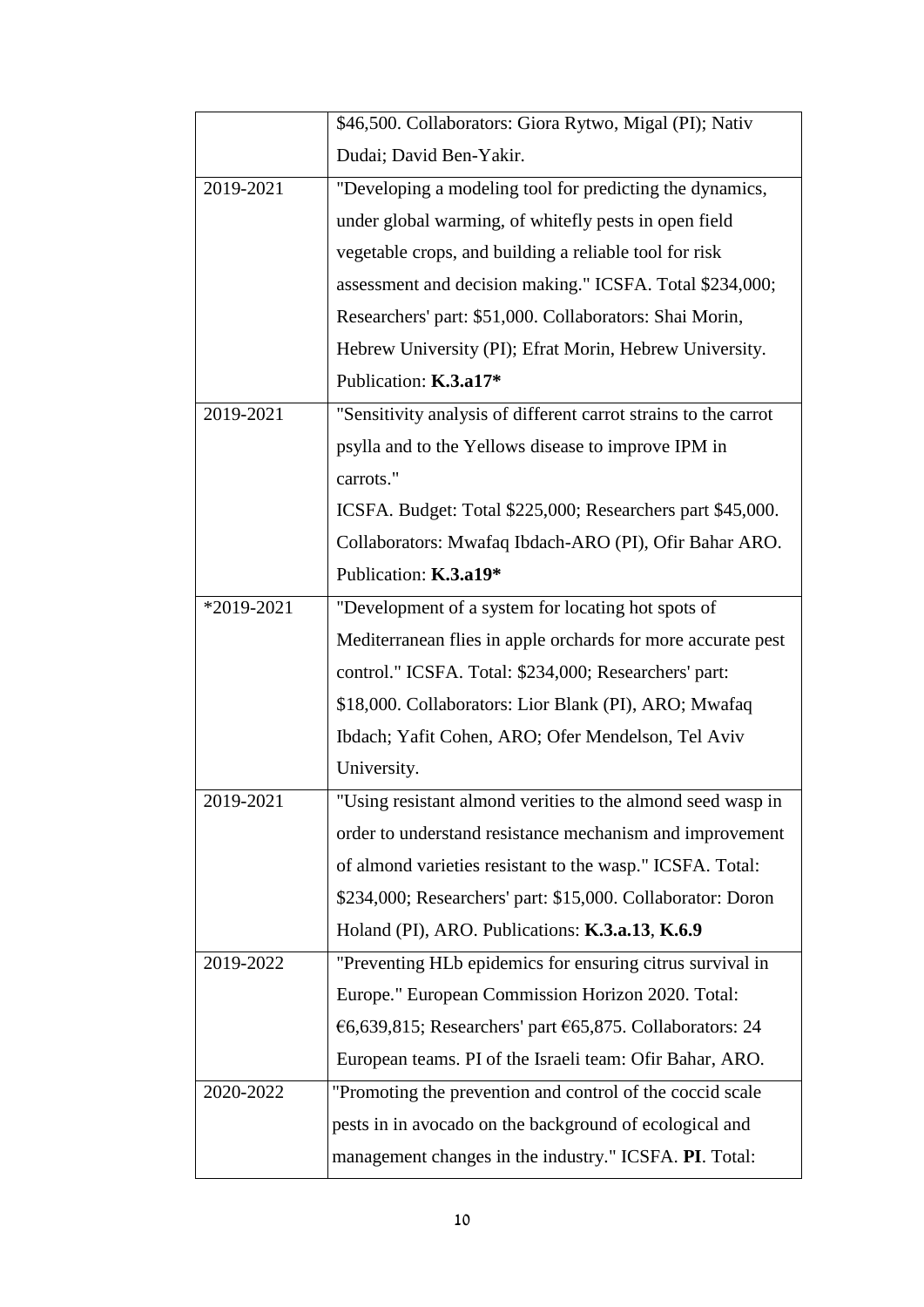|                | \$225,828; Researchers' part: \$200,000. Collaborators: Dana     |
|----------------|------------------------------------------------------------------|
|                | Ment; Zvi Mendel, ARO; Yonatan Maoz, Avocado Growers'            |
|                | Board, Eitan Hecht, Ministry of Agriculture; Massimo             |
|                | Giorgini, Institute for Sustainable Plant Protection, National   |
|                | Research Council, Portici Italy.                                 |
| 2020-2021      | "New chitinase-based Products for the control of insect pests"   |
|                | . Italy-Israel R&D Cooperation Program Authority of              |
|                | innovation. Total: $657,500$ researchers part $628,750$ .        |
|                | Collaborators: Moran Siti, Luxemburg Industries Ltd, Israel.     |
|                | Riccardo Liguori Isagro SpA, Italy. Gianluca Tettamanti,         |
|                | Insubria Uni. Italy.                                             |
| 2020-2021      | "Management of the carrots psylla using the "push-pull"          |
|                | method to reduce yellowing disease damage in commercial          |
|                | carrot". The Carrot growers table -Vegetable Council. Total:     |
|                | 60000 NIS , Collaborator: Mwafaq Ibdach-ARO (PI).                |
| *2020-2021     | "Development of Black Fig fly-attractant and or repellent to     |
|                | reduce Fig fruit damages". ICA foundation. (PI) Total 35000\$    |
|                | Collaborator Mwafaq Ibdach-ARO                                   |
| $*2021 - 2023$ | "Improving stream agriculture interface and enhancing            |
|                | ecosystem services using a riparian vegetation buffer strip: the |
|                | Nahalal stream as a model". ICSFA. Total: 780,000 NIS;           |
|                | Researchers' part: 60,000NIS. Collaborators: Ora Moshe (PI),     |
|                | ARO; Roi Egozi and Asaf Sade, ARO; Marcelo Stinberg, Tel         |
|                | Aviv University.                                                 |
| $*2021 - 2022$ | A faunistics survey of the natural enemies of the Pumpkin Fly    |
|                | (Dacus ciliatus) in Israel: a first step towards biological-     |
|                | integrated pest control. Haifa University-Tel Hai joined fund.   |
|                | Total 35,000NIS, Collaborator: Elad Chiel Haifa University       |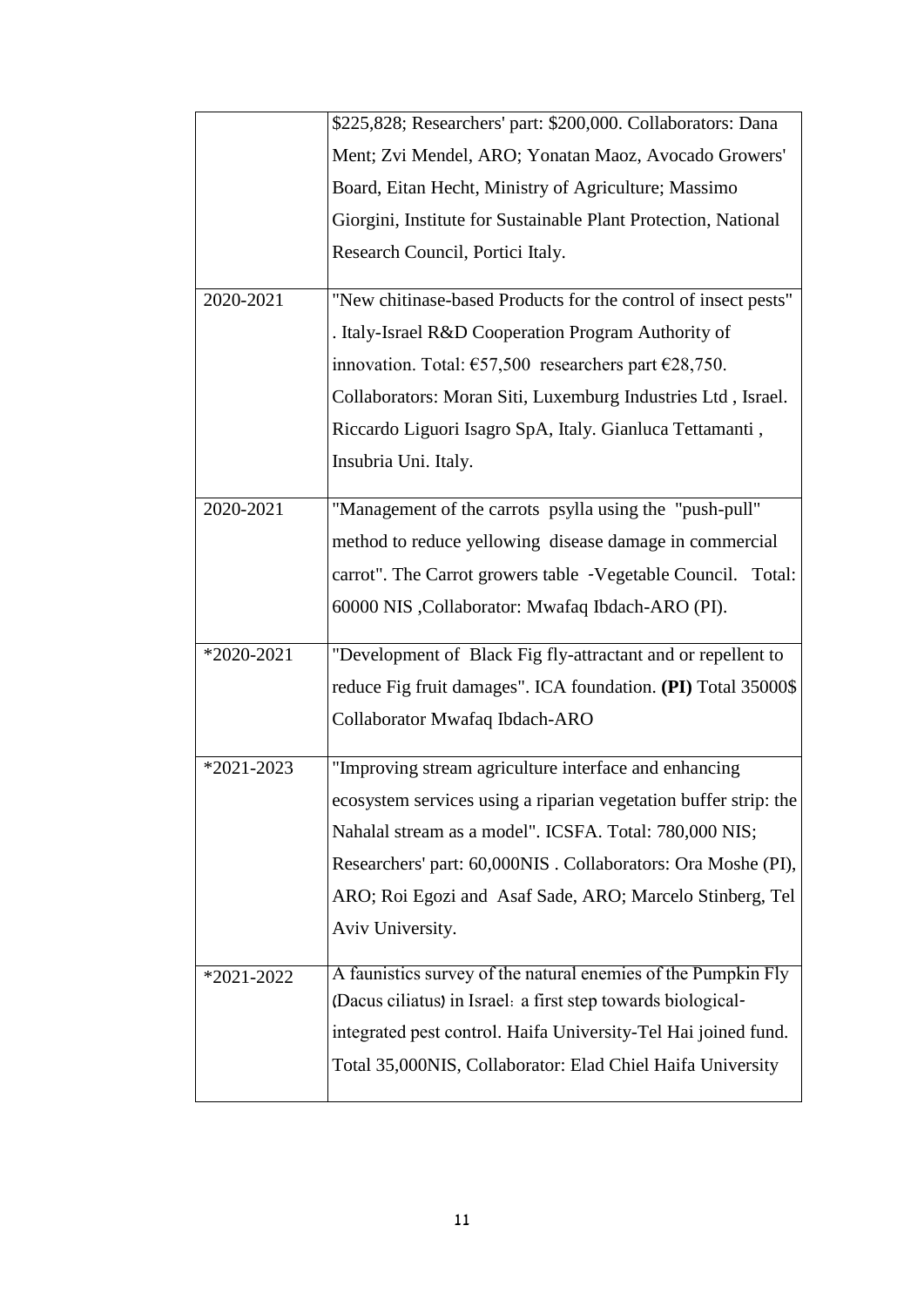# **G.** Awards and Fellowships

| 1992-1994  | Recipient of the Licht Scholarship to support master's-degree |
|------------|---------------------------------------------------------------|
|            | studies at the Blaustein International Center for Desert      |
|            | Research, Ben Gurion University of the Negev.                 |
| 1994 (Aug) | Recipient of the Miterany Foundation Grant to attend the 5th  |
|            | European Congress of Entomology. York, England.               |
| 1996 (May) | Recipient of the Zalmam Levit Scholarship to support          |
|            | agricultural research. Fruit Board and Farmers' Association   |
|            | of Israel.                                                    |
| 1997 (Oct) | Recipient of the Northern R&D of Israel Travel Grant to the   |
|            | USA for professional training in IPM.                         |
| 1999 (Jan) | Recipient of the David Rosen award, Hebrew University of      |
|            | Jerusalem.                                                    |
| 1998-2001  | Recipient of PhD Scholarship, Hebrew University of            |
|            | Jerusalem.                                                    |
| 2001       | Recipient of the Leaders in Agriculture Scholarship, Fruit    |
|            | Board of Israel.                                              |
| 2003       | Recipient of the BARD postdoctoral scholarship.*              |
| 2006       | Award of excellent lecturer, Tel-Hai College.                 |
|            | Awarded after last academic promotion                         |
| 2010       | Award of excellent lecturer, Tel-Hai College.                 |
| 2015       | Award of excellent lecturer, Tel-Hai College.                 |

\*Due to health problems, I had to decline the scholarship.

# **H.** Active Participation in Scientific **International** Conferences (as

# speaker)

| 1994 | Shaltiel L. and Ayal Y. 1994. Honeydew as a cue in                   |
|------|----------------------------------------------------------------------|
|      | evaluating host aggregation by a parasitic wasp. The 5 <sup>th</sup> |
|      | European Congress of Entomology.1-4 August 1994, York,               |
|      | UK. (Selected lecture)                                               |
|      |                                                                      |
| 2001 | Shaltiel L. and Coll M. (2001). Population dynamics of the           |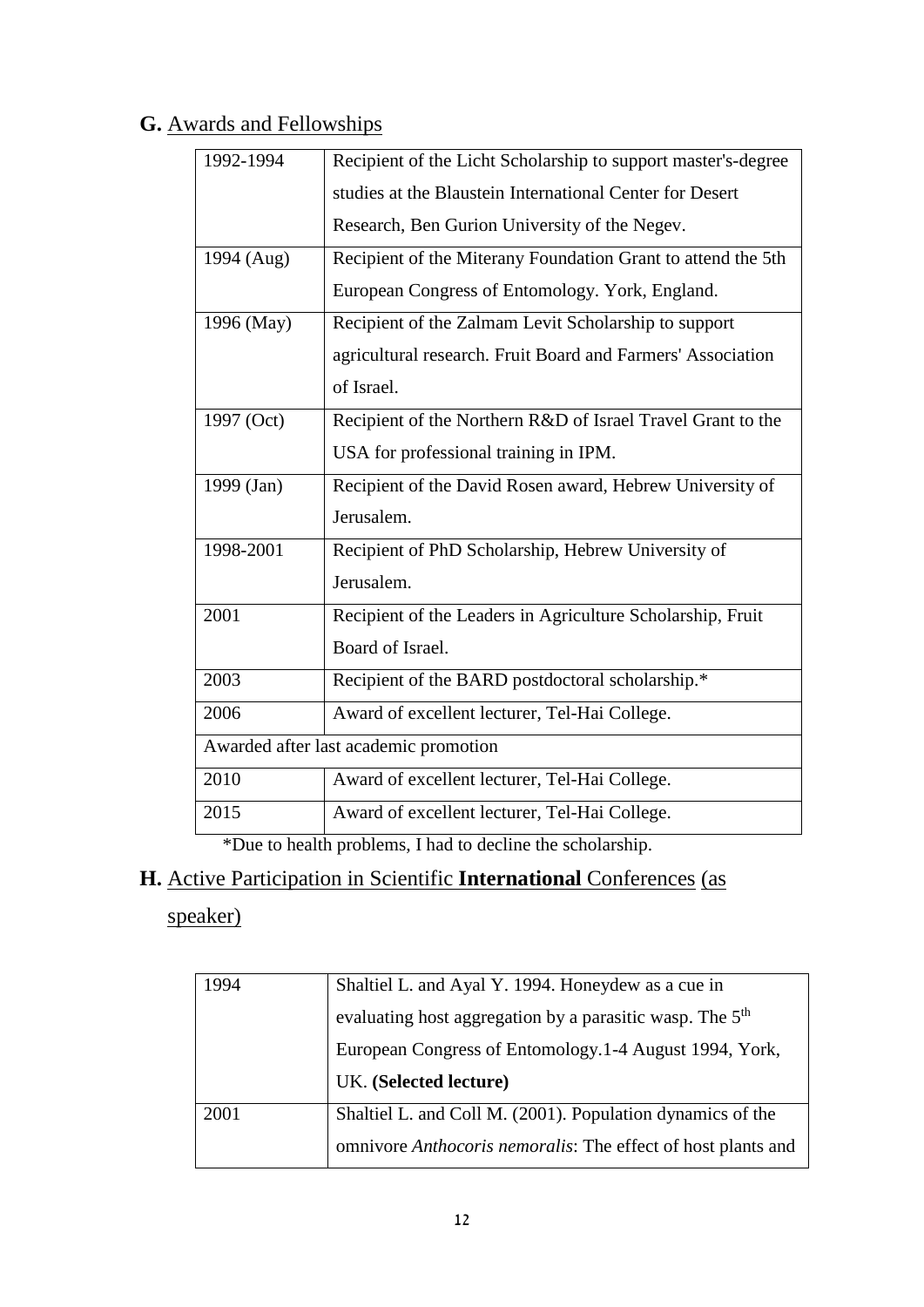|      | prey. The 11 <sup>th</sup> International Symposium on Insect-Plant  |
|------|---------------------------------------------------------------------|
|      | Relationships (SIP11), 4-10August, 2001, Helsingor,                 |
|      | Denmark. (Selected lecture)                                         |
| 2011 | Shaltiel-Harpaz L. (2011). The current status of the tomato         |
|      | leafminer Tuta absoluta in Israel. International Symposium          |
|      | on Management of Tuta absoluta FAO. 16-18 November                  |
|      | 2011, Maroco Agadir (partial coverage of expenses). (Invited        |
|      | lecture)                                                            |
| 2011 | Shaltiel-Harpaz L., Gerling D., Graph S., Kedoshim H.,              |
|      | Azolay L., Rozenberg T., Nachache Y., Steinberg S.,                 |
|      | Allouche A., Alon T. (2011). PM of Tuta absulota in Israel.         |
|      | International Symposium on management of Tuta absoluta              |
|      | FAO. 16-18 November 2011, Maroco Agadir. (Selected                  |
|      | lecture)                                                            |
| 2014 | Shaltiel-Harpaz L., Holand D., Gershman Y, Ibdach M.,               |
|      | Soroker V., Kedoshim H., Hativ C., Bar Yaakov I.,                   |
|      | Rachemani D., Ravid O., (2014). Interrelation between graft         |
|      | and scion with respect to reduced susceptibility to pear psylla     |
|      | in pear trees. International COST MEETING Vegetable                 |
|      | Grafting to Improve Yield and Fruit Quality Under Biotic and        |
|      | Abiotic Stress Conditions Jerusalem. Israel, 10-12 February         |
|      | 2014. (Invited lecture)                                             |
| 2014 | Shaltiel-Harpaz L., Holand D., Gershman Y, Ibdach M.,               |
|      | Soroker V., Kedoshim H., Hativ C., Bar Yaakov I., Rchemani          |
|      | D. (2014). The use of resistant pear accessions as inter-stock      |
|      | in order to reduced susceptibility to pear psylla <i>Cacopsylla</i> |
|      | <i>bidens</i> (Šulc) in commercial pear trees. $SIP15 - 15th$       |
|      | International Symposium on Insect-Plant Relationships.              |
|      | University of Neuchâtel, Switzerland, 17-22 August 2014.            |
|      | (Poster presented)                                                  |
| 2014 | Shaltiel-Harpaz L., Gerling D., Graph S., Kedoshim H.,              |
|      | Azolay L., Rozenberg T., Nachache Y., Steinberg S.,                 |
|      | Allouche A., Alon T (2014). Development of IPM tools to             |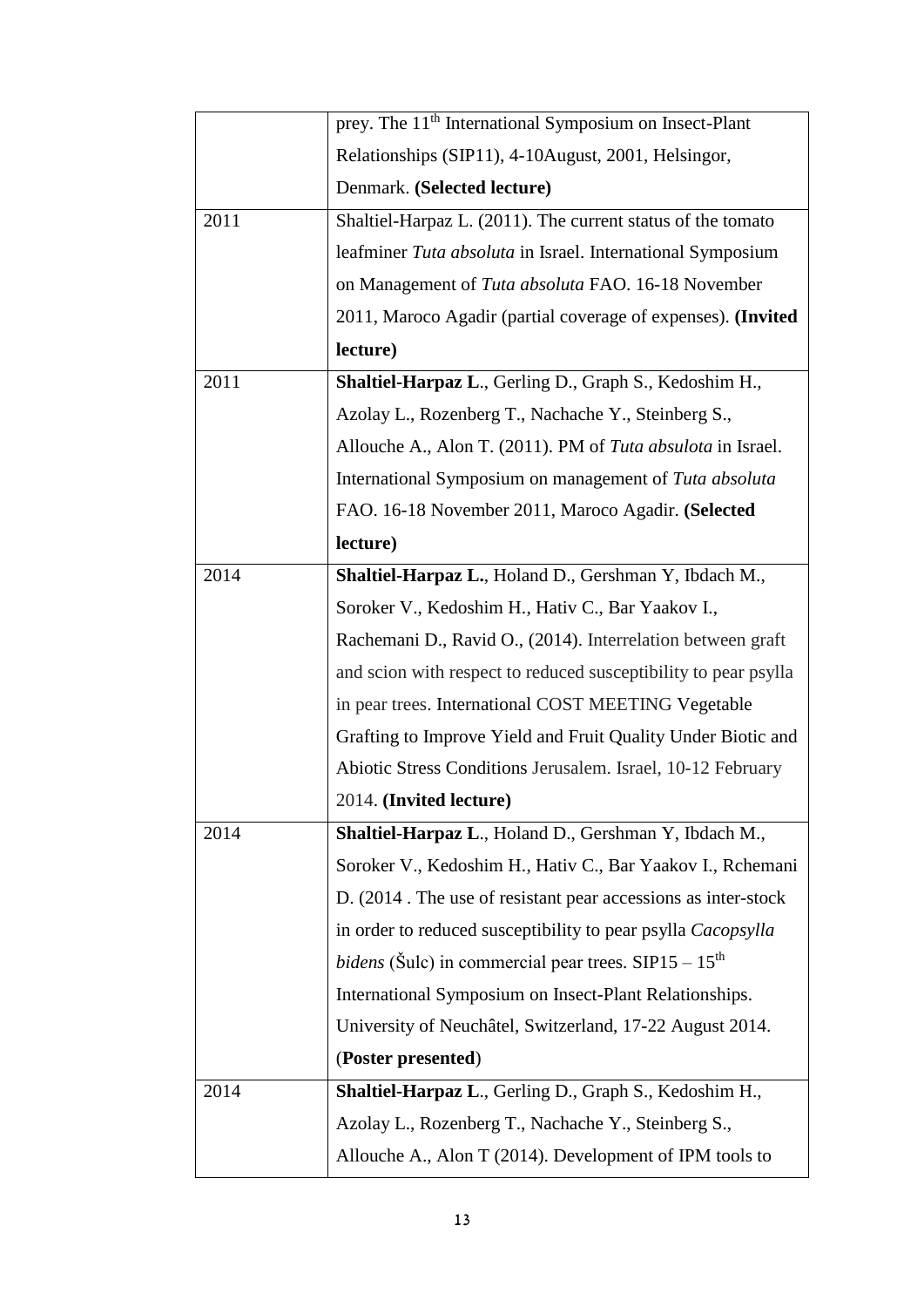|      | control Tuta absoluta in open field tomato crops in Israel. The            |
|------|----------------------------------------------------------------------------|
|      | International Conference on Drylands, Deserts and                          |
|      | Desertification, 17-20 November 2014, Ben Gurion                           |
|      | University Sde Boker Camous. Israel (Invited lecture)                      |
| 2014 | <b>Shaltiel-Harpaz L.</b> (2014). Replication in agricultural              |
|      | experiments of IPM. (ISF) International workshop:                          |
|      | Replication uncertainty in biological research. 30 March-4                 |
|      | April 2014. Tel-Hai College, Israel. Invited lecture)                      |
| 2015 | Shaltiel-Harpaz L., Rozenberg T., Coll M. (2015). Plant                    |
|      | domestication affects differently an herbivore and its                     |
|      | omnivorous natural enemy: Tuta absoluta and Nesidiocoris                   |
|      | <i>tenuis</i> on wild and commercial tomato. 4 <sup>th</sup> International |
|      | Entomophagous Insects Conference (IEIC4), 4-9 October                      |
|      | 2015Torre del Mar, Malaga, Spain. (Selected lecture)                       |
| 2015 | Shaltiel-Harpaz L., Rozenberg T., Coll M. (2015) Effect of                 |
|      | wild and commercial tomato plants on Tuta absoluta and its                 |
|      | omnivorous predator Nesidiocoris tenuis. International COST                |
|      | MEETING Integrated Control in Protected Crops.                             |
|      | Mediterranean Climate Working Group Meeting, 11-15                         |
|      | October 2015, Rehovot, ISRAEL. (Invited lecture)                           |
| 2017 | Shaltiel-Harpaz L., Jonas-Levi A., Danai O., Martinez J.-                  |
|      | J.I., Fichtman B., Harel A. (2017). The microbial gut                      |
|      | community of BSF (Hermatia illucens) is affected by the                    |
|      | consumption of different agricultural wastes. Insect                       |
|      | symbionts: Plasticity in confronting environmental                         |
|      | challenges. International workshop, May 10-11, 2017, Ben-                  |
|      | Gurion University of the Negev, The Jacob Blaustein                        |
|      | Institutes for Desert Research . Midreshet Ben-Gurion Israel.              |
|      | (Invited Lecture)                                                          |
| 2017 | Shaltiel-Harpaz L., Martinez J.-J.I., Danay O., Jonas-Levi                 |
|      | A. (2017). Post harvest utilization of the Black soldier fly               |
|      | BSF (Diptera: Stratiomyidae: Hermetia illucens) to reduce                  |
|      | pest populations from agricultural wastes. The 5 <sup>th</sup>             |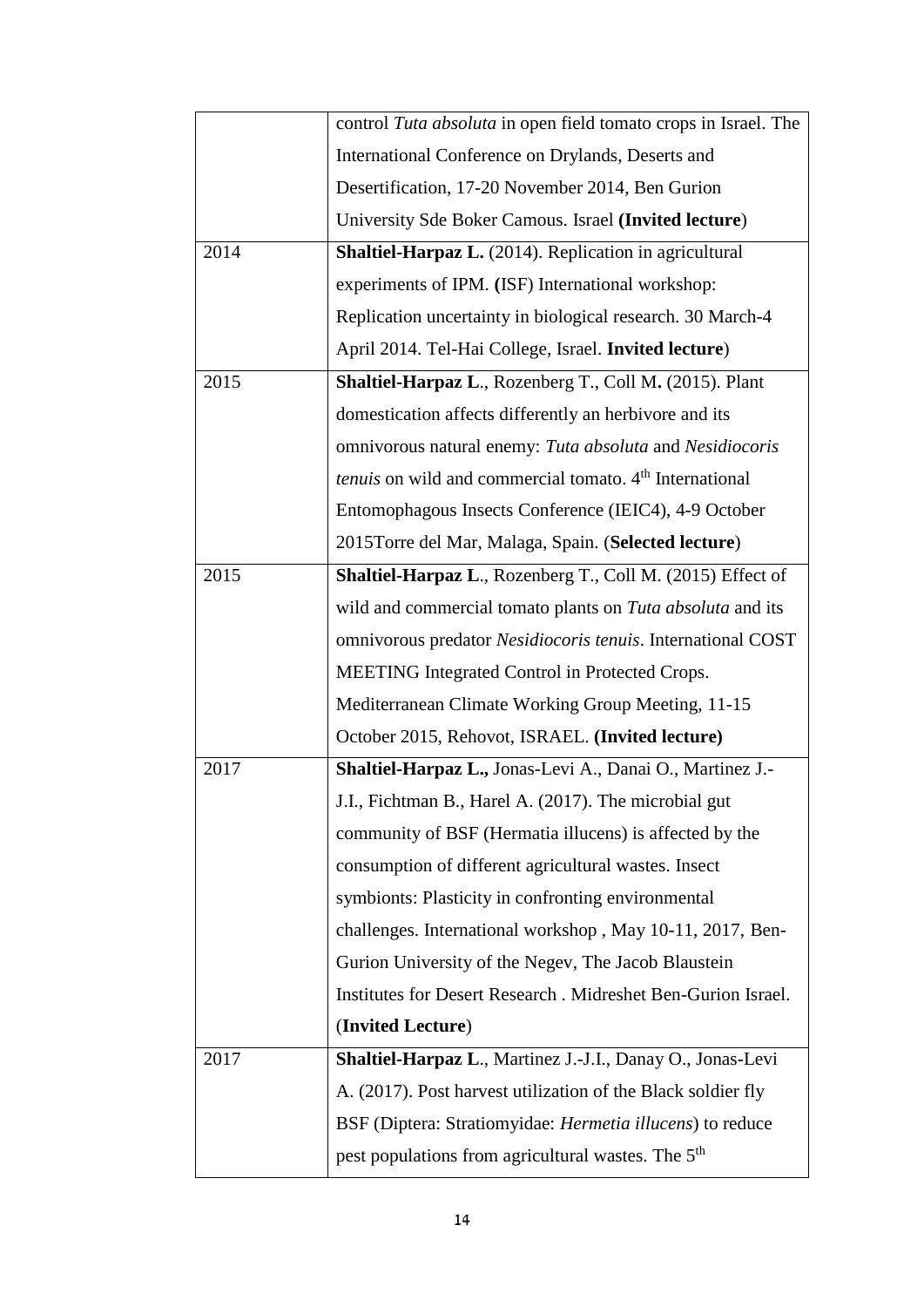|                            | International Entomophagous Insects Conference - IEICI5,       |
|----------------------------|----------------------------------------------------------------|
|                            | 16-20 October 2017, Kyoto, Japan. (Selected lecture)           |
| 2018                       | Shaltiel-Harpaz L., Martinez J.-J.I., Danay O., Jonas-Levi     |
|                            | A. (2018). The black soldier fly's contribution to the         |
|                            | environment: sustainable reduction of organic wastes. Afula    |
|                            | Convention On Beneficial Expressions of Insects. 6 March       |
|                            | 2018, Afula, Israel . (Invited lecture)                        |
| 2018                       | Shaltiel-Harpaz L., Levi M., Palevsky E., Gal S., Murin S.,    |
|                            | Yermiyahu U. (2018). Studying the interaction between plant    |
|                            | nutrition and pests for the reduction of pesticide use and     |
|                            | optimization of fertilizer application International. IOBC-    |
|                            | WPRS Working Group integrated control in protected crops –     |
|                            | Mediterranean climate. 4-7 September 2018, INIAV, Oeiras,      |
|                            | Lisbon, Portugal. (Selected lecture)                           |
| 2018                       | Economic thresholds of aphids in wheat crops. International    |
|                            | EPG Workshop-Training course, 10-12 October 2018,              |
|                            | Volcani institute, Beit Dagan, Israel. (Invited lecture)       |
| 2019                       | Shaltiel-Harpaz L., Yahyaa M., Kedoshim R., Barshan I.,        |
|                            | Nawade B., Ibdah M., Biological control without a single bite: |
|                            | the case of the fig wasp Blastophaga psenes and the black fig  |
|                            | fly Silba adipata. 9-13 September 2019, IEIC6 Perugia Italy.   |
|                            | (Selected lecture)                                             |
| Since previous promotion * |                                                                |
| $*2021$                    | Shaltiel-Harpaz L., Kramer T., Dudai N., Rytwo G. Novel        |
|                            | Botanical Insecticides based on essential oils and clay -      |
|                            | Thrips Tabaci as a model. The Second International Congress    |
|                            | of Biological Control (ICBC2) 26-30th April, 2021 100%         |
|                            | virtual (Selected lecture)                                     |

# Active Participation in Scientific **International** Conferences

(Colleges presenting the research as speakers)

| 2011 | Niv A., Shaltiel-Harpaz L., Rippa M., Shavit R., Horowitz           |
|------|---------------------------------------------------------------------|
|      | $\vert$ A. R. (2011). Can tomato be a potential host plant for pink |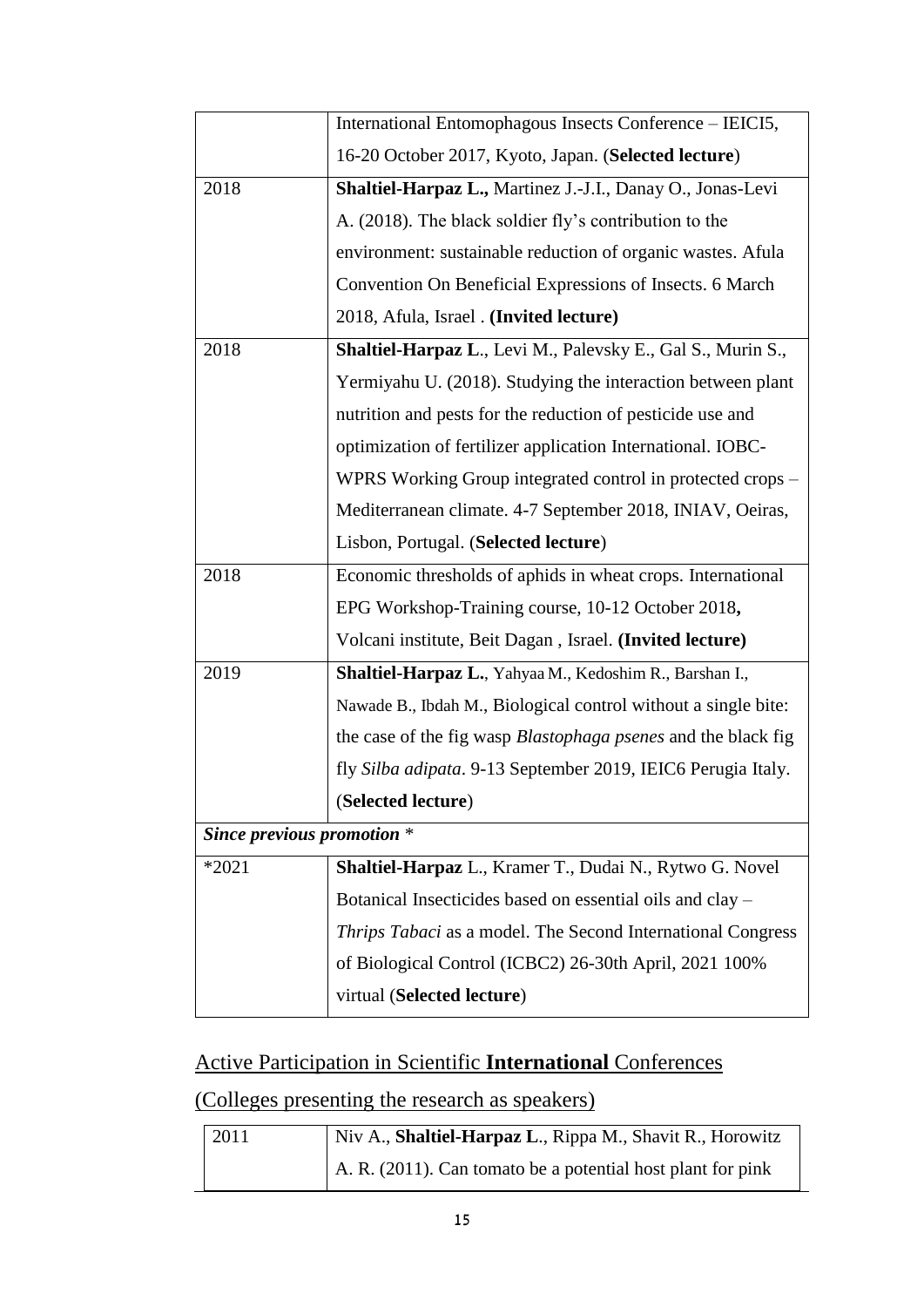|      | bollworm. World Cotton Research Conference. 7-                        |
|------|-----------------------------------------------------------------------|
|      | 11 November 2011 Mumbai, India. (Selected lecture)                    |
| 2011 | Ayal Y. and <b>Shaltiel-Harpaz L.</b> Bridging behavior, ecology      |
|      | and population dynamics. $(2011)$ . $2nd$ Entomophagous Insect        |
|      | Conference. 20-23 June 2011. Antibes- France. (Selected               |
|      | lecture)                                                              |
| 2015 | Ibdah M., Rachmany D., Gerchman Y., Holland D., Shaltiel-             |
|      | <b>Harpaz L.</b> (2015). The Use of the Natural Volatile              |
|      | Compound to Manage the Pear Psylla Cacopsylla bidens                  |
|      | (Šulc) in Commercial Pear Trees. 18 <sup>th</sup> International Plant |
|      | Protection Congress. 24-27 August 2015. Berlin, Germany.              |
|      | (Selected lecture)                                                    |
| 2016 | Palevsky E., Raviv M., Shaltiel-Harpaz L., Tsror                      |
|      | L. (2016). Developing environmentally friendly control                |
|      | methods for the bulb mite and subsequent effects on                   |
|      | beneficial soil mite fauna. III International Symposium on            |
|      | Organic Greenhouse Horticulture. 11-14 April 2016. Izmir,             |
|      | Turkey. (Selected lecture)                                            |
| 2016 | Jonas-Levi A, Shaltiel-Harpaz L., Danay O, Martinez J-JI              |
|      | (2016). Decomposition of waste by black soldier fly larvae            |
|      | can be controlled. 1 <sup>st</sup> International Conference of Bio-   |
|      | resources and Technology. 23-26 October 2016. Sitges,                 |
|      | Spain. (Poster presented)                                             |
| 2017 | Ibdah M., Mosaab Y., Rachmany D., Shaltiel-Harpaz L.,                 |
|      | Gerchman Y., Holland D. (2017). Pear Psylla Cacopsylla                |
|      | <i>bidens</i> (Sulc) Management by Natural Volatile Compounds         |
|      | HPIS Hemipteran-Plant Interaction Symposium. 4-8 June                 |
|      | 2017. Madrid, Spain. (Poster presented)                               |
| 2018 | Jonas-Levi A., Martinez J.-J.I., Danay O., Shaltiel-Harpaz            |
|      | L. (2018). Processing of agricultural plant waste using the           |
|      | Black Soldier Fly larvae causes germination reduction in              |
|      | various weed types. The Fourth International INSECTA                  |
|      |                                                                       |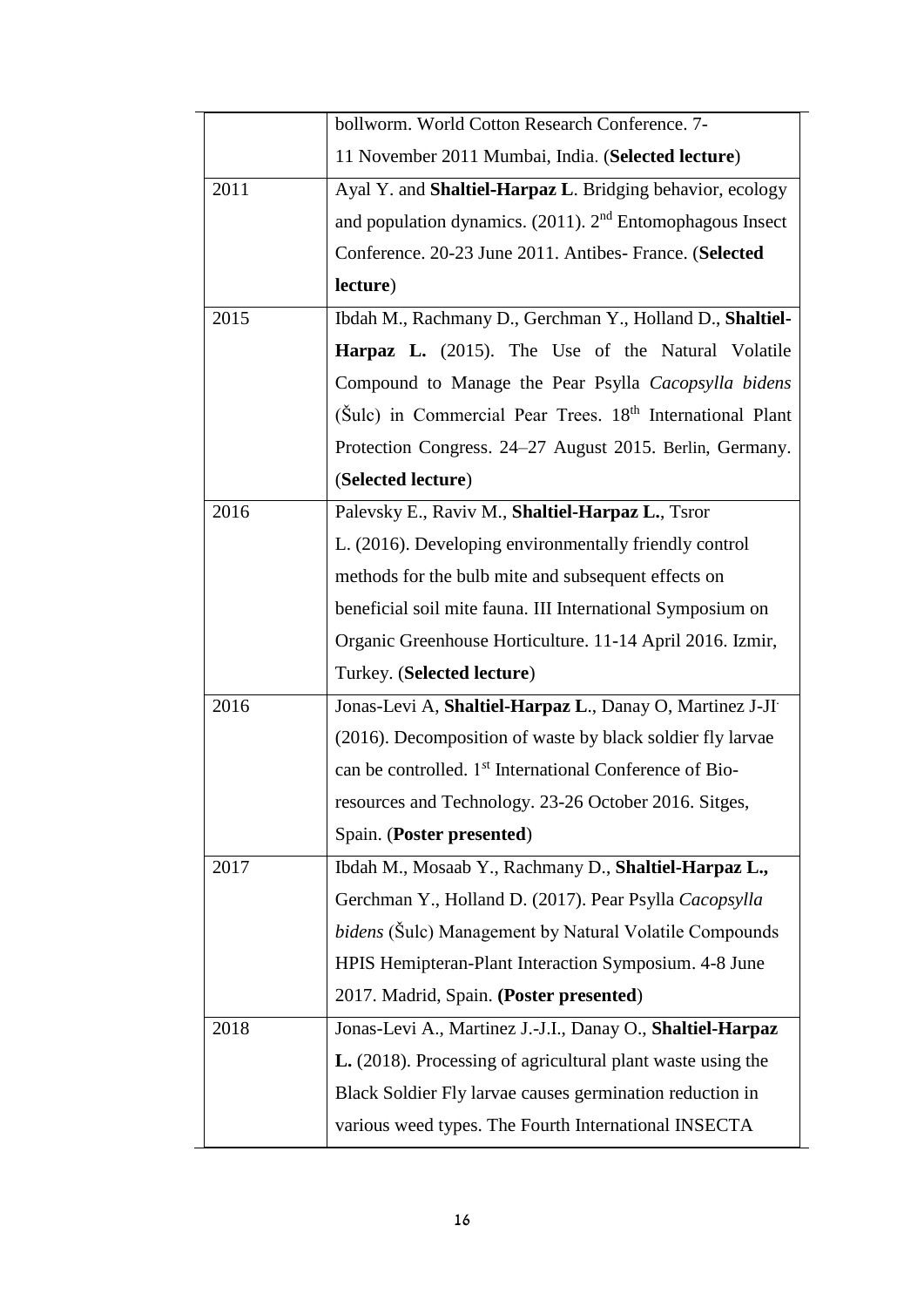|         | Conference. 5-7 September 2018. Giessen, Germany.                   |
|---------|---------------------------------------------------------------------|
|         | (Selected lecture).                                                 |
| 2018    | Mosaab Y., Rachmany D., Shaltiel-Harpaz, Gerchman Y.,               |
|         | Ibdah M., Holland D. (2018). Profiling the Volatile                 |
|         | Metabolome in Pear Leaves with Different Resistance to the          |
|         | Pear Psylla Cacopsylla bidens (Šulc) and Characterization of        |
|         | Phenolic Acid Decarboxylase. Gordon Research                        |
|         | Conferences: Plant Volatiles. 4-9 February                          |
|         | 2018. Renaissance Tuscany Il Ciocco in Lucca (Barga) Italy.         |
|         | (Poster presented)                                                  |
| 2019    | Ibdah M., Mosaab Y., Rachmany D., Gerchman Y., Holland              |
|         | D., Shaltiel-Harpaz L., $(2019)$ . Profiling the volatile           |
|         | metabolome in pear leaves with different resistance to the          |
|         | pear psylla <i>Cacopsylla bidens</i> (Sulc) and characterization of |
|         | phenolic acid decarboxylase. International Plant Science            |
|         | Conference. 9-15 September 2019. Rostock, Germany.                  |
|         | (Invited lecture)                                                   |
| 2020    | Rytwo, G., Kramer, T., Azoulay, L., Shaltiel-Harpaz,                |
|         | L. Novel insecticides based on essential oils and clay. The         |
|         | 4th Asian Clay Conference (ACC-2020), June 2020, Online-            |
|         | conference, The Royal Cruise Hotel Pattaya, Thailand.               |
|         | (Selected lecture).                                                 |
| $*2021$ | Rytwo, G., Kramer, T., Azoulay, L., Shaltiel-Harpaz, L.             |
|         | Efficient insecticides based on essential oils and clay.            |
|         | American Chemical Society Fall 2021. 22-26 August 2021              |
|         | Atlanta U.S.A. (Selected lecture). Acceptance Notice                |
|         | <b>Update 3588833</b>                                               |

# Active Participation in Scientific Conferences **in Israel** (as speaker)

## *Since previous promotion \**

 $\overline{a}$ 

| 2008 | Shaltiel-Harpaz L., Coll M. (2008). The effects of tree        |
|------|----------------------------------------------------------------|
|      | Fertilization and growth regulation on pear psylla. The $27th$ |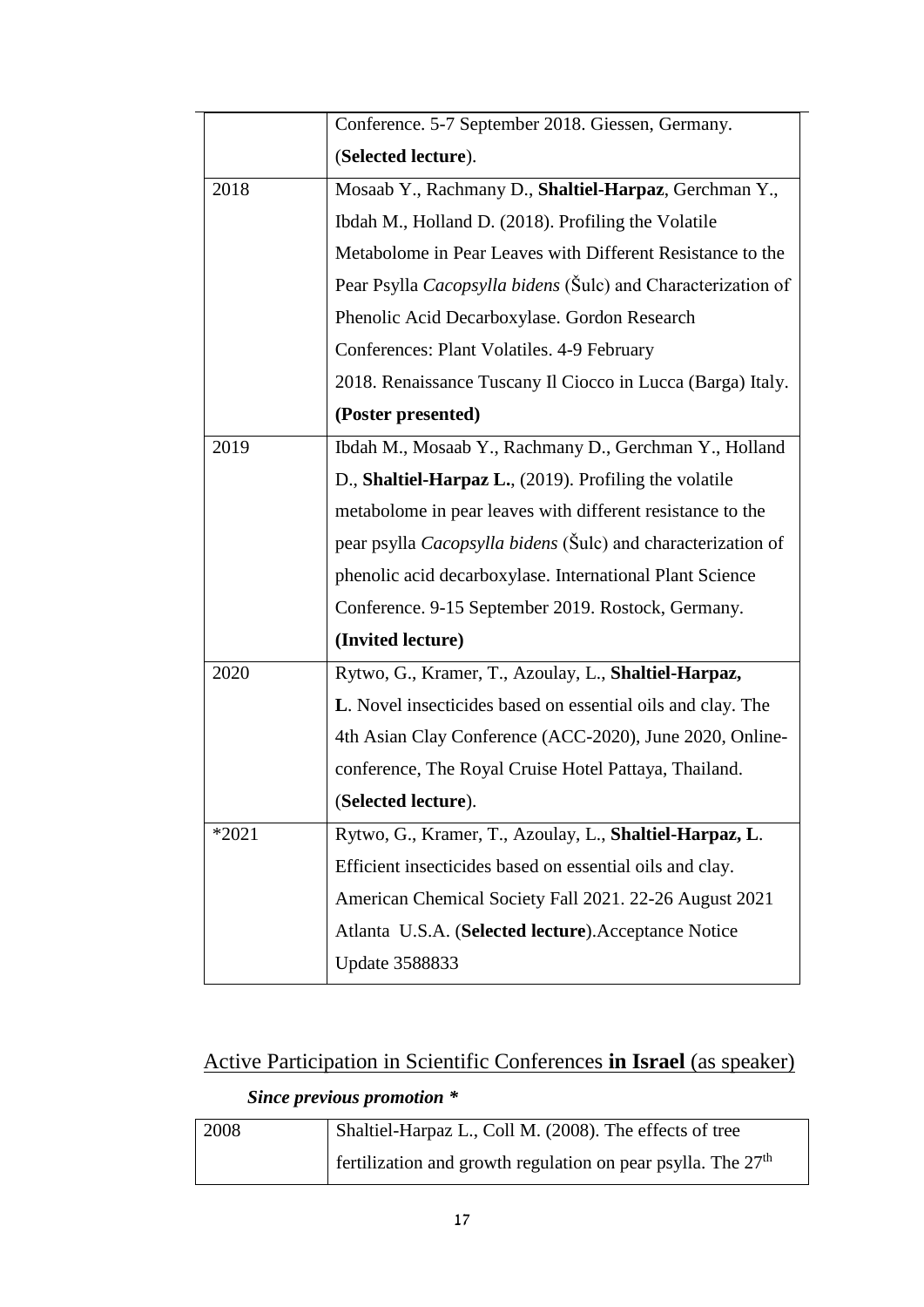|      | Conference of the Entomological Society of Israel, 27                      |
|------|----------------------------------------------------------------------------|
|      | October 2008. Oranim Campus. (Selected lecture)                            |
| 2009 | Shaltiel-Harpaz L., Koperberg A., Ben Yakir D. (2009).                     |
|      | Control of <i>Euborellia Annulipis</i> in peanut field in Northern         |
|      | Israel. The 28th Conference of the Entomological Society of                |
|      | Israel. 14 October 2009. Tel Aviv University. (Selected                    |
|      | lecture)                                                                   |
| 2010 | Shaltiel-Harpaz L., Rabonovitz R. (2010). Biofumigation as                 |
|      | means to control insect pests in fresh herbs and vegetable                 |
|      | crops. The 29th Conference of the Entomological Society of                 |
|      | Israel. 7 October 2010. Volcani Center, Bet Dagan. (Selected               |
|      | lecture)                                                                   |
| 2011 | Shaltiel-Harpaz L., Morin S., Harrary A., Niv A. (2011).                   |
|      | The mechanisms underlying the population breakout of the                   |
|      | pink bollworm in cotton and the development of integrated                  |
|      | new approaches for its control. The 39 <sup>th</sup> Conference of the     |
|      | Israel Society of Ecology and Environmental Sciences. 27-28                |
|      | June 2011. Megido, Israel. (Selected lecture)                              |
| 2011 | Shaltiel-Harpaz L., Gerling D., Graph S., Kedoshim H.,                     |
|      | Azolay L., Rozenberg T., Nachache Y., Steinberg S.,                        |
|      | Allouche A., Alon T. (2011). Obstacles of immigrants in the                |
|      | holy land- Tuta absoluta in Israel. The 30 <sup>th</sup> Conference of the |
|      | Entomological Society of Israel. 26-27 October 2011. Sde                   |
|      | <b>Boker Campus. (Invited Plenary lecture)</b>                             |
| 2012 | Shaltiel-Harpaz L., Holand D., Gershman Y, Ibdach M.,                      |
|      | Soroker V., Kedoshim H., Hativ C., Bar Yaakov I., Rchemani                 |
|      | D. (2012). Alternative means of controlling pear psylla. The               |
|      | 31 <sup>st</sup> Conference of the Entomological Society of Israel. 16     |
|      | October 2012. The Faculty of Agriculture, Food and                         |
|      | Environment. Rehovot. (Selected lecture)                                   |
| 2012 | Shaltiel-Harpaz L., Gerling D., Graph S., Kedoshim H.,                     |
|      | Azolay L., Rozenberg T., Nachache Y., Steinberg S.,                        |
|      | Allouche A., Alon T. (2012). Tuta absoluta in Israel. The                  |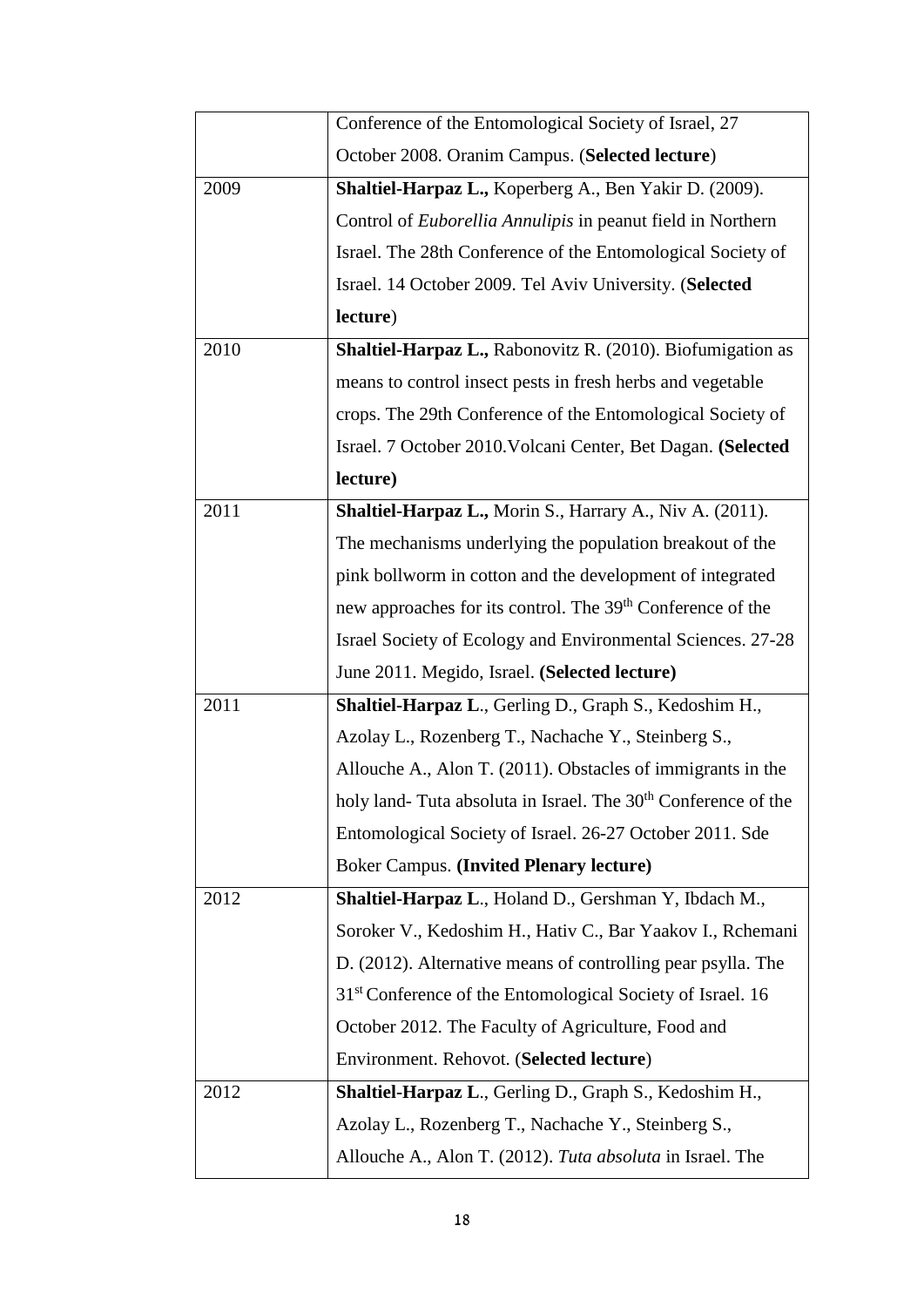|      | Annual Meeting of the Israeli Society of Field Crops and                |
|------|-------------------------------------------------------------------------|
|      | Vegetables. 6-7 February 2012. The Faculty of Agriculture,              |
|      | Food and Environment Rehovot. (Invited lecture)                         |
| 2012 | <b>Shaltiel- Harpaz L.</b> (2012). Environmentally friendly             |
|      | agriculture project: A case study in the Hula valley. The $40th$        |
|      | Conference of The Israel Society of Ecology and                         |
|      | Environmental Sciences. 17-18 October 2012. Tel Aviv                    |
|      | University. (Selected lecture)                                          |
| 2013 | <b>Shaltiel- Harpaz L.</b> (2013). IPM In real life- A case study in    |
|      | the Hula valley 15 <sup>th</sup> Conference of the Galilee Research 29- |
|      | 30 April 2013. Tel-Hai. (Selected lecture)                              |
| 2013 | Shaltiel-Harpaz L., Graph S., Peles S., Rotman N.,                      |
|      | Levingart A. (2013). The effect of an environmentally                   |
|      | friendly pest management strategy on the biodiversity in                |
|      | orchards and the crop quantity and quality. Nekudat Hen                 |
|      | Annual Meeting. 2 October 2013. Beit Dagan. (Selected                   |
|      |                                                                         |
|      | lecture)                                                                |
| 2014 | <b>Shaltiel-Harpaz L., (2014). Alternatives to pesticides.</b>          |
|      | Talking about pesticides: Conference organized by the Israel            |
|      | Union for Environmental Defense, Environment and Health                 |
|      | fund and the Harold Hartog School of Government & Policy.               |
|      | 2 March 2014. Tel Aviv University. (Invited lecture)                    |
| 2015 | Shaltiel-Harpaz L., Alon T., Graph S., Peles S., Giladi Y.              |
|      | Catzanelson M., (2015). Development of economic injury                  |
|      | level of cereal aphids in wheat to prevent crop damage. Field           |
|      | Crop Association Annual Meeting. 7 September 2015. Ein-                 |
|      | Harod. (Selected lecture)                                               |
| 2015 | <b>Shaltiel-Harpaz L., (2015). Biodiversity considerations in</b>       |
|      | carrying out agricultural activities. Expert's workshop on              |
|      | sustainable agriculture indices of the Israel Society of                |
|      | Ecology and Environment. 25-26 November 2015. Tel Aviv                  |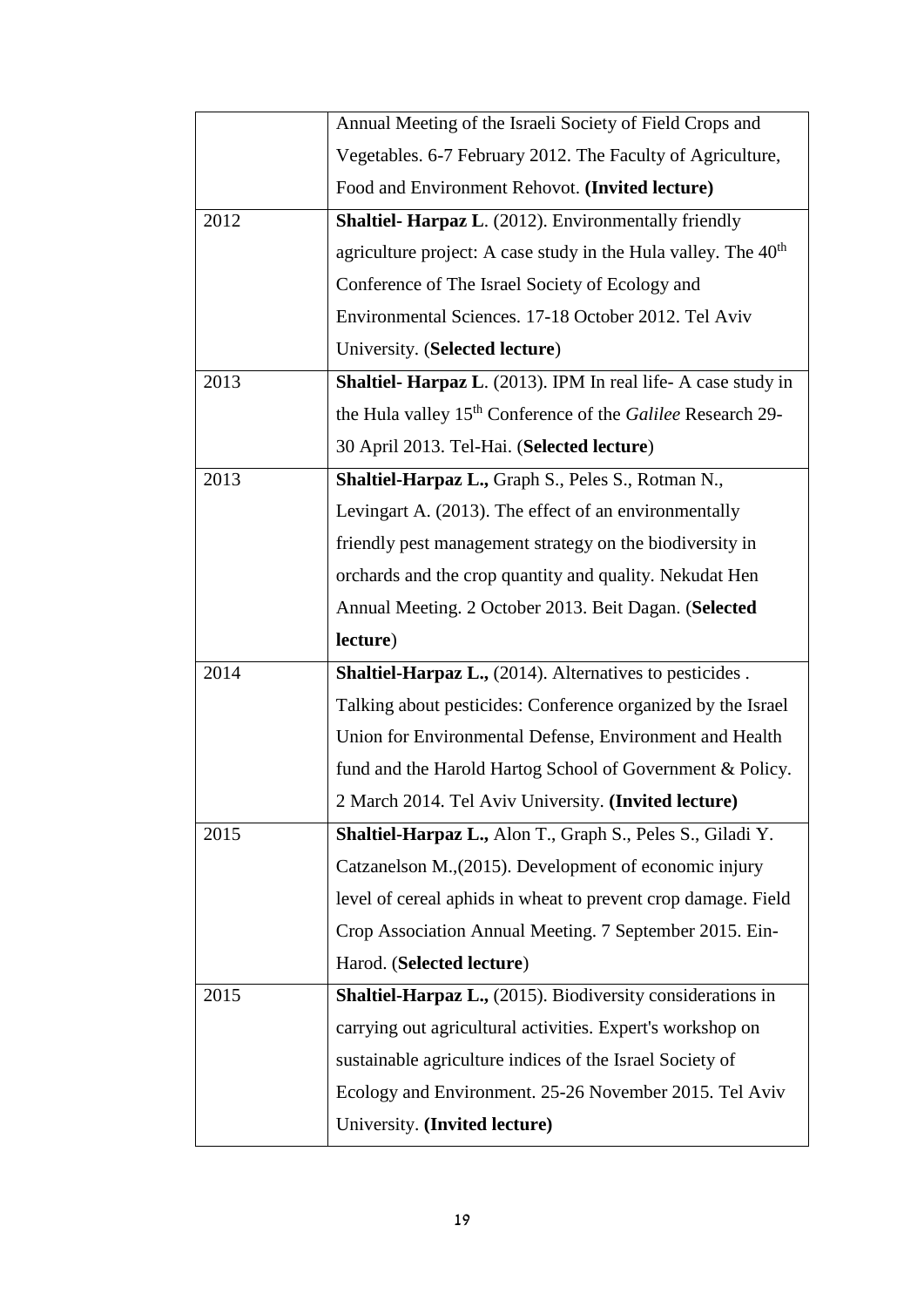| 2016 | Shaltiel-Harpaz L., Rozenberg T., Coll M. (2016). Does                     |
|------|----------------------------------------------------------------------------|
|      | plant domestication always reduced plant resistance to                     |
|      | herbivores and omnivores? Tuta absoluta and Nesidiocoris                   |
|      | <i>tenuis</i> on wild and commercial tomato. 1 <sup>st</sup> Plant Ecology |
|      | Conference, 15-16 February 2016. Tel-Hai College. (Selected                |
|      | lecture)                                                                   |
| 2016 | Shaltiel-Harpaz L., Palevsky E. (2016). The effect of plant                |
|      | nutrition on insect and mite pests. Conference on the effect of            |
|      | plant nutrition on pests. Organized by the Israel Ministry of              |
|      | <b>Agriculture and Rural Development Extension Service</b>                 |
|      | Department of Plant Protection. 17 November 2016. Volcani                  |
|      | Center. (Invited lecture)                                                  |
| 2017 | <b>Shaltiel-Harpaz L. (2017).</b> Who really benefits from GMO?            |
|      | Conference of Agriculture from a Different Angle. 3 May                    |
|      | 2017. School of Sustainability, IDC Herzlia. (Invited                      |
|      | lecture)                                                                   |
| 2017 | Shaltiel-Harpaz L., Alon T., Graph S., Peles S., Giladi Y.                 |
|      | Catzanelson M. (2017). Development of economic injury                      |
|      | level of cereal aphids in wheat to prevent crop damage. 19th               |
|      | Conference of Galilee Research. 5-6 April 2017. Tel-Hai                    |
|      | College. (Selected lecture)                                                |
| 2017 | Shaltiel-Harpaz, L. (2016). Dealing with Euborellia                        |
|      | Annulipis maternal behavior, and the effect of seed rotation.              |
|      | Conference on friendly pest control of soil arthropods.                    |
|      | Volcani Center, 26 April 2017. (Invited lecture)                           |
| 2017 | Shaltiel-Harpaz L., Sagi H., Zaban S. (2017). Agricultural                 |
|      | ecosystems: The services they provide and the trends of                    |
|      | change over the years. 45 <sup>th</sup> Environmental Sciences Annual      |
|      | Conference. The Israel Society of Ecology. 10-11 July IDC                  |
|      | Herzlia. (Selected lecture)                                                |
| 2018 | Shaltiel-Harpaz L., Kedoshim R., Ibdach M., Rhachmani D.,                  |
|      | Barshan I. (2018). Figs, pollinating wasps, pest flies and the             |
|      | communication between them. 20 <sup>th</sup> Conference of Galilee         |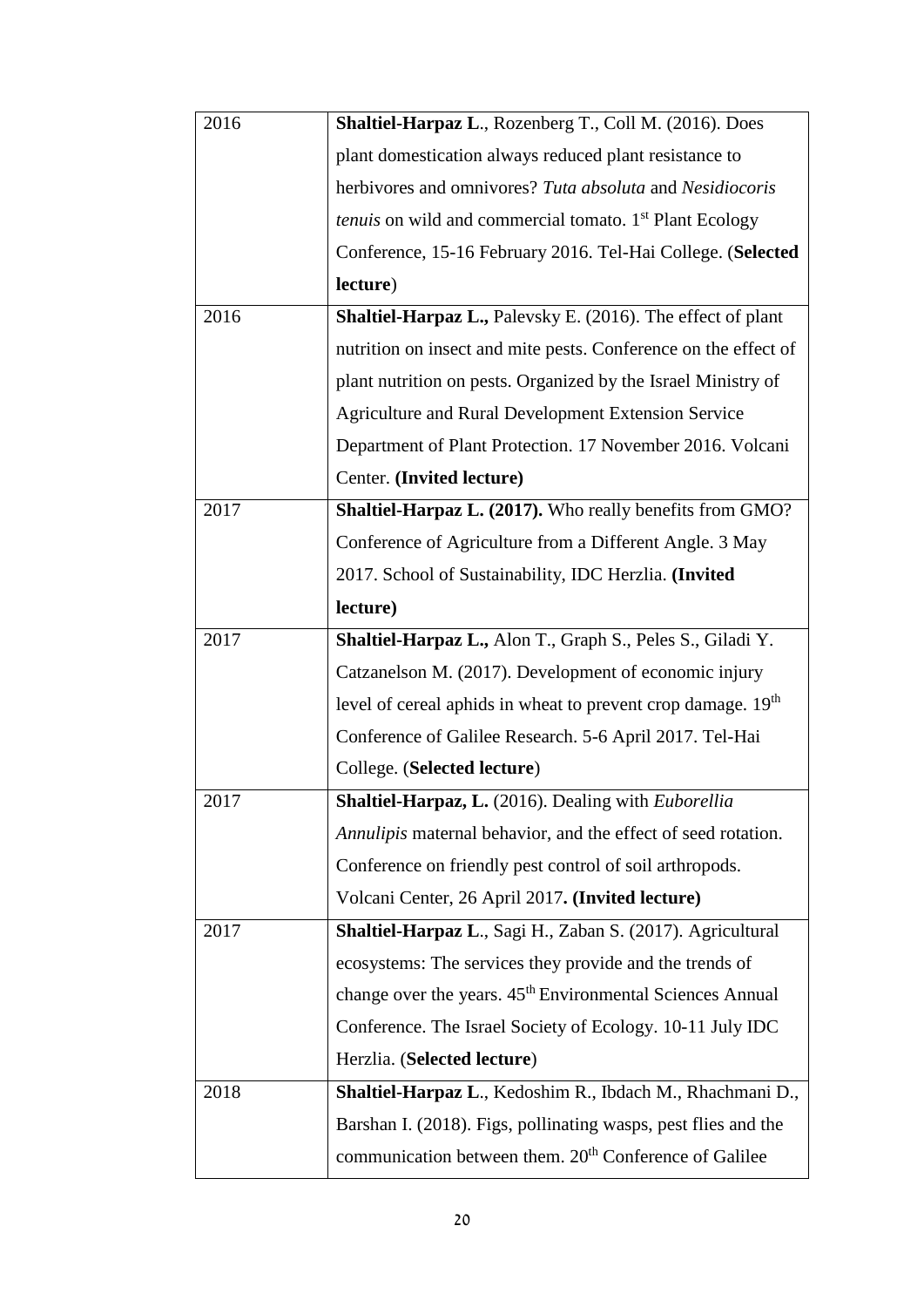|         | Research. 21 March 2018. Tel-Hai College. (Selected                        |
|---------|----------------------------------------------------------------------------|
|         | lecture)                                                                   |
| 2018    | Shaltiel-Harpaz L., Kedoshim R., Ibdach M., Rachmani D.,                   |
|         | Barshan I. (2018). The use of the communication between the                |
|         | fig and the fig wasp Blastophaga psenes and for control of the             |
|         | black fig fly Silba adipata. The 37 <sup>th</sup> Conference of the Israel |
|         | Society Entomology. 10 October 2018. Faculty of                            |
|         | Agriculture, Food and Environment Rehovot (Selected                        |
|         | lecture)                                                                   |
| 2019    | Shaltiel-Harpaz, L. (2019) You are what you eat: The effect                |
|         | of plant nutrition on herbivore plant interactions. 4 <sup>th</sup> Plant  |
|         | Ecology Conference. 29-30 January 2019. Tel-Hai Campus.                    |
|         | (Invited key-note lecture)                                                 |
| 2019    | Shaltiel -Harpaz L. and Rabinovitz R. Implementation of                    |
|         | integrated pest management approaches to crop protection in                |
|         | the model farm. Brainstorming Workshop on Model Farm for                   |
|         | Sustainable Agriculture. 13-14 August 2019. Ramat Hanadiv,                 |
|         | Israel (Invited lecture)                                                   |
| 2019    | Shaltiel-Harpaz, L., Peles L. Fichtman B., Harel A., Danay                 |
|         | O., Martinez J-JI, Jonas-Levi A., Zechorifine E., Lalzar M.                |
|         | (2019). The microbial gut community of BSF (Hermatia                       |
|         | <i>illucens</i> ) is affected by the consumption of different              |
|         | agricultural wastes. The 38 <sup>th</sup> Conference of The Israel Society |
|         | Entomology. Volcani Center, 23 October 2019. (Invited                      |
|         | lecture)                                                                   |
| $*2021$ | <b>Shaltiel – Harpaz L.</b> Rabinovitz R. Kfir R., and Two-year            |
|         | Implementation of integrated pest management approaches to                 |
|         | crop protection in the model farm- two year summary.                       |
|         | Summary meeting of the establishment period - Model Farm                   |
|         | for Sustainable Agriculture. 21-22 Julay 2021. Ramat                       |
|         | Hanadiv, Israel (Invited lecture)                                          |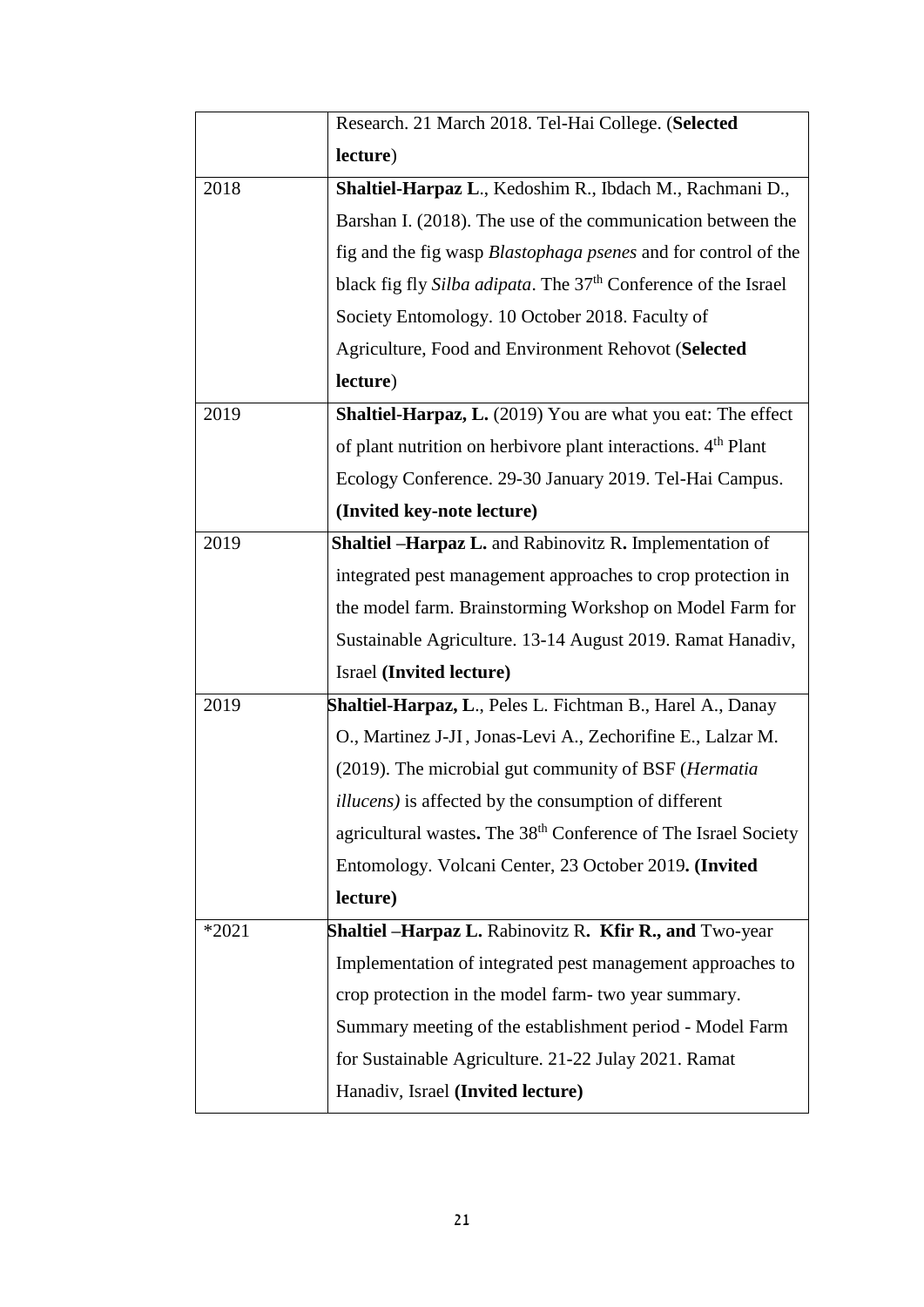#### **I.** Non-Academic Activity & Positions

#### **Positions in research Institutions**

| 2006-present   Researcher at MIGAL Northern R&D Plant Protection |
|------------------------------------------------------------------|
| Unit (promoted to senior researcher in 2018)                     |

#### **Membership in professional organizations**

(Marked with**\*** if accepted after previous academic promotion)

| 2006-present    | The Entomological Society of Israel                             |
|-----------------|-----------------------------------------------------------------|
| $2010$ -present | The Israel Society of Ecology and Environmental                 |
|                 | Sciences                                                        |
| 2018-present    | <b>IOBC</b> - International Organization for Biological Control |

#### **Editorial Responsibilities**

| 2001-present | Reviewer of manuscripts for the following journals:      |
|--------------|----------------------------------------------------------|
|              | Bioscience, Biological Control, Journal of Pest Science, |
|              | The Israel Journal of Plant Science, Phytoparasitica,    |
|              | Ecology and Environment.                                 |
| 2006-present | Reviewer of research proposals for the following funds:  |
|              |                                                          |
|              | BSF, GIF, The Chief Scientist of the Israel Ministry of  |
|              | Agriculture, The Ring Center for multidisciplinary       |
|              | Environmental Research at The Hebrew university.         |

#### **Administrative positions in academic institutions**

| $12012 - 2014$ | Head off Ecology Unit, Department of Environmental |
|----------------|----------------------------------------------------|
|                | Science Tel-Hai Academic College                   |

#### J. Attached Documents

o All my relevant documents are at Tel-Hai

#### K. Publications

1. **M.Sc. thesis** (Cum Laude) Title of thesis: Honeydew as a cue in patch evaluation by a parasitic wasp *Diaeretiella rapae* foraging for its aphid host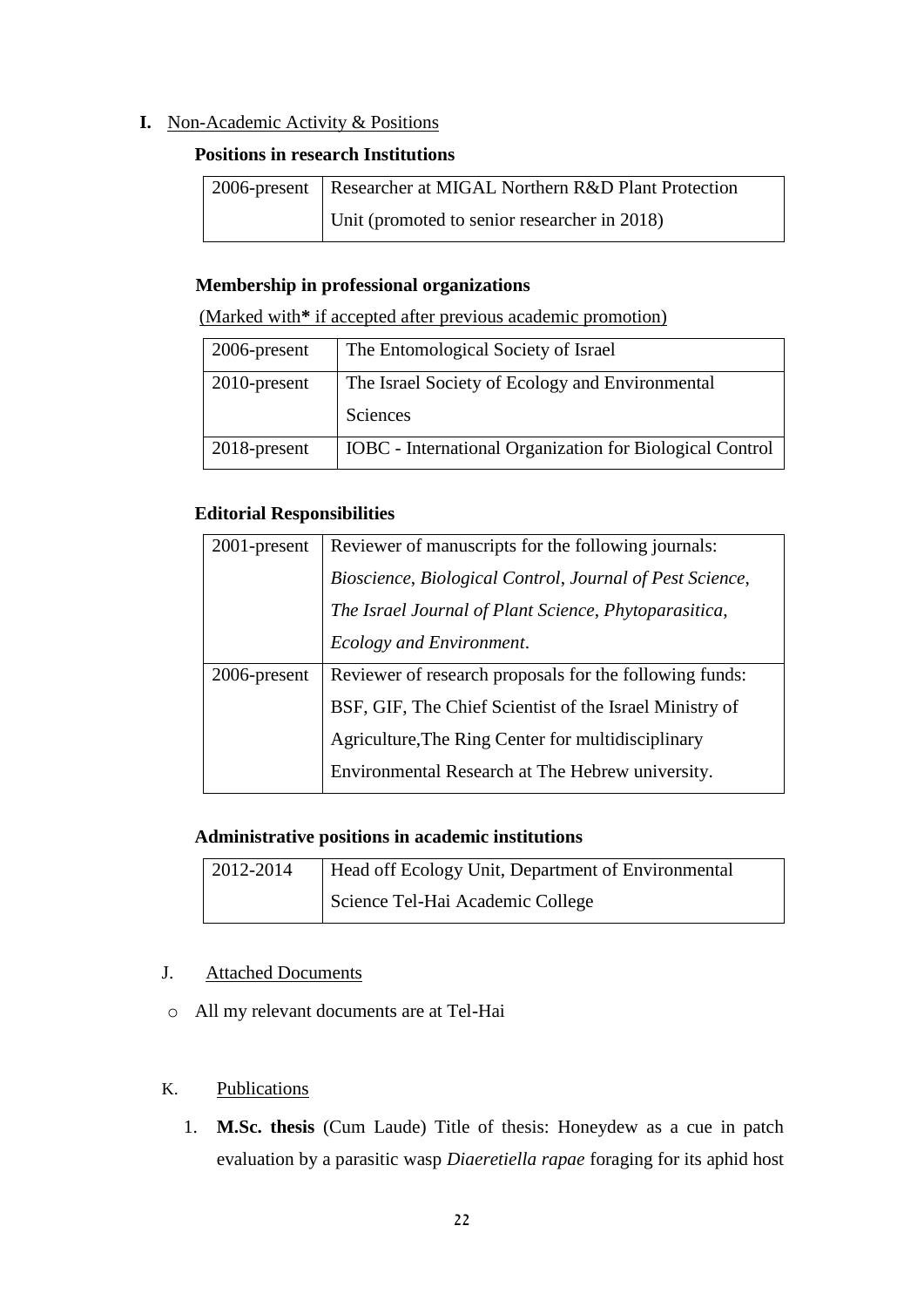*Brevicoryne brassicae*. Ben–Gurion University of the Negev, Beer-Sheva, Israel. Supervision by: Dr. Yoram Ayal. Date of receipt of degree 30/5/1995.

2. **Ph.D. thesis**. Title of thesis: The spatial dynamics of the omnivorous Heteroptera *Anthocoris nemoralis*: effects of host plants and prey. Hebrew University of Jerusalem. under the supervision of Professor Boaz Yoval and Prof. Moshe Coll. Date of receipt of degree 6/6/2004.

#### 3. **a. Articles in refereed journals**

(Marked with**\*** accepted after last academic promotion)

- 1. **Shaltiel**, L. and Ayal, Y. **(1998)**. The use of kairomones for foraging decisions at two hierarchical scales by an aphid parasitoid: Foraging in small host aggregations. *Ecological Entomology* 23:319-329. IF 2.073; Entomology Rank: 20/98, **Q1**. Citations: 67
- 2. **Shaltie**l, L. and Coll, M. **(2004).** Reduction of pear psylla damage by *Anthocoris nemoralis*: The importance of orchard colonization time and neighboring vegetation. *Biocontrol Science and Technology* 8:811-821. IF 1.00; Entomology Rank: 52/98, **Q3**. Citations: 37
- 3. Ne'eman, G., Shavit, O., Shmida, A. and **Shaltiel,** L**. (2006**). Foraging by male and female solitary bees with implications for pollination. *Journal of Insect Behavior* 19:383-401. IF 0.931; Agricultural and Biological Sciences Rank: 70/139, **Q2**. Citations: 45
- 4**. Shaltiel-Harpaz,** L., Kedoshim, R., Openhiem, D., Stern, R. and Coll, M. (**2010).** Effect of host plant makeup through nitrogen fertilization and growth regulators on the pear psylla population. *Israel Journal of Plant Sciences* 58:143-148. IF 0.908; Plant science Rank :76/197, **Q2**. Citations: 6
- 5. Gophen M. and **Shaltiel L. (2012)**. Record of the alien species *Craspedacusta sowerbii* Lankester, 1880 (Cnidaria: Limnomedusae) *BioInvasions Records* 1: 29-31. IF 1.189, Environmental Science Rank: 137/336, **Q2**. Citations:5
- 6. Zappalà, L., Biondi, A, Chailleux, A., **Shaltiel-Harpaz,** L., Gerling, D., Stavrinides, M., Madadi, H., Guenaoui ,Y., Chermiti, B., El Arnaouty, A., Al-Jboory, I. J., Bayram, A., Alma, A., Desneux, N**. (2013).** Western Palaearctic natural enemies of the Neotropical moth, *Tuta absoluta,* and their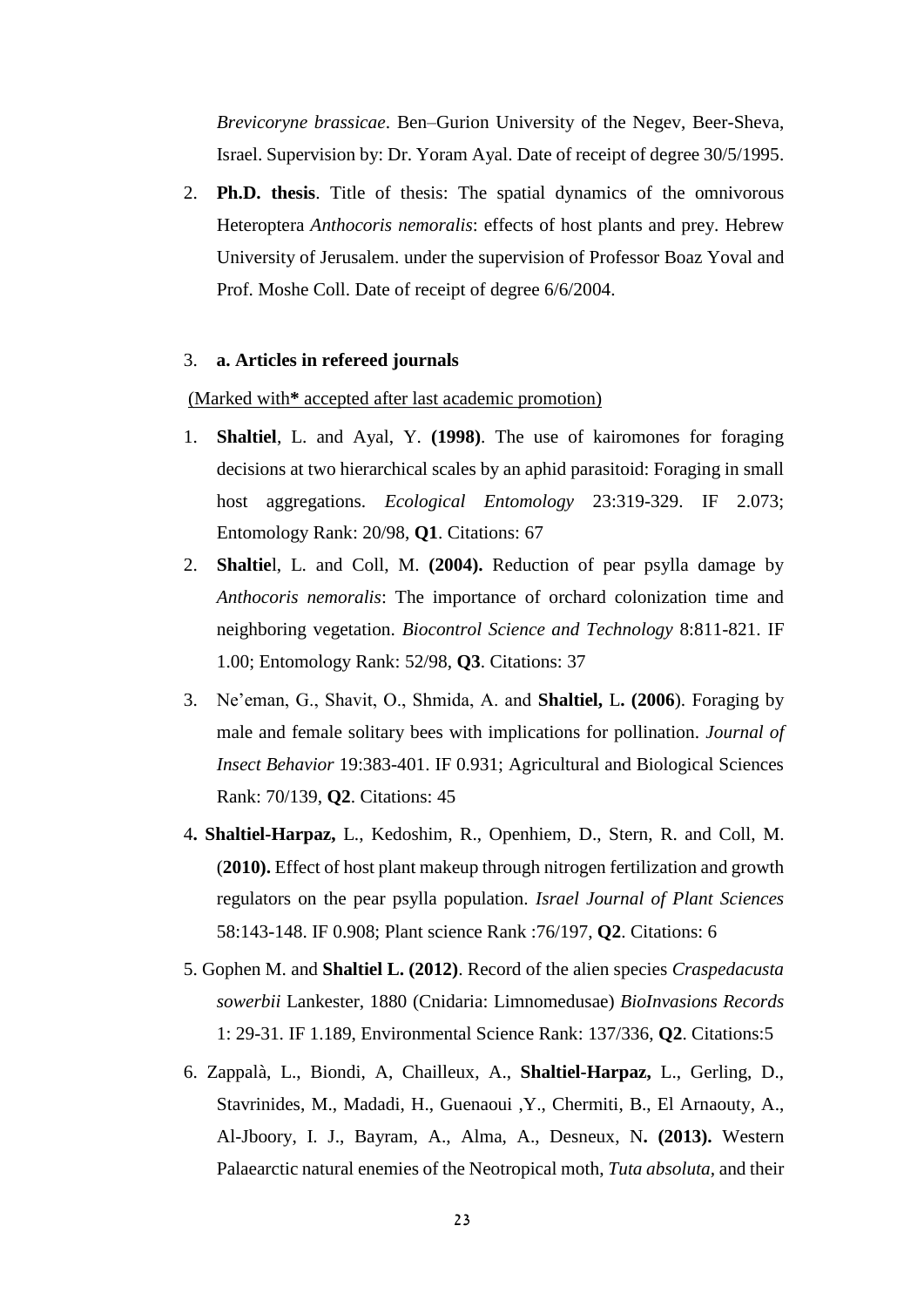potential for use in pest control strategies. *Journal of Pest Science*, 86(4), 635-647. IF 5.133. Agricultural and Biological Sciences Rank: 5/320, **Q1**. Citations:185

- 7**. Shaltiel-Harpaz**, L., Holand, D., Soroker, V., Kedoshim, R., Hason, R., Sokalsky, T., Hatib, C., Bar Ya'akov, I. **(2014**). Two pear varieties evaluated for resistance to pear psylla (*Cacopsylla bidens* (Sulc)) in Israel. *Pest Management Science* 70 (2), 234-239. IF 3.255. Agricultural and Biological Sciences Rank: 7/139, **Q1**. Citations:11
- 8. Rozenberg, T., **Shaltiel-Harpaz, L**., & Coll, M. **(2015)**. Visualizing eggs of Nesidiocoris tenuis (Heteroptera: Miridae) embedded in tomato plant tissues. *Entomological Science* 18(3) 400-402. IF 1.073. Entomology, Rank: 51/98, **Q3**. Citations:1
- 9**. Shaltiel-Harpaz, L**., Gerling, D., Graph, S., Kedoshim, H., Azolay, L., Rozenberg, T., Nachache, Y., Steinberg, S., Allouche, A. **(2016).** Control of the Tomato Leafminer, *Tuta absoluta* (Lepidoptera: Gelechiidae) in Open-Field Tomatoes by Indigenous Natural Enemies Occurring in Israel. *Journal of Economic Entomology* 109.1 120-131. IF 1.936 Agricultural and Biological Sciences Rank 29/139, **Q1**. Citations: 11
- 10. **Shaltiel-Harpaz,** L., Gerchman, Y., Ibdah, M., Kedoshim, R., Rachmany, D., Hatib, C., Bar Ya'akov, I., Soroker, V., Holand, D. **(2018**). Grafting on resistant interstocks reduces scion susceptibility to pear psylla, *Cacopsylla bidens. Pest Management Science* 74(3), 617-626. IF 3.255 Agricultural and Biological Sciences Rank: 7/139, **Q1**. Citations: 1
- 11. Han, P., Bayram, Y., **Shaltiel-Harpaz, L**., Sohrabi, F., Saji, A., Esenali, U. T., Lu, Z. Z. **(2019).** *Tuta absoluta* continues to disperse in Asia: damage, ongoing management and future challenges. *Journal of Pest Science*, 1-11. IF 5.133. Agricultural and Biological Sciences Rank: 5/320, **Q1**, Citations:25
- 12. Yahyaa, M., Rachmany, D., **Shaltiel-Harpaz, L**., Nawade, B., Sadeh, A., Ibdah, M., Ibdah, M. **(2019)**. A *Pyrus communis* gene for p-hydroxystyrene biosynthesis, has a role in defense against the pear psylla *Cacopsylla bidens*. *Phytochemistry*, *161*, 107-116. Plant Science Ranking: **Q1.** IF 2.905.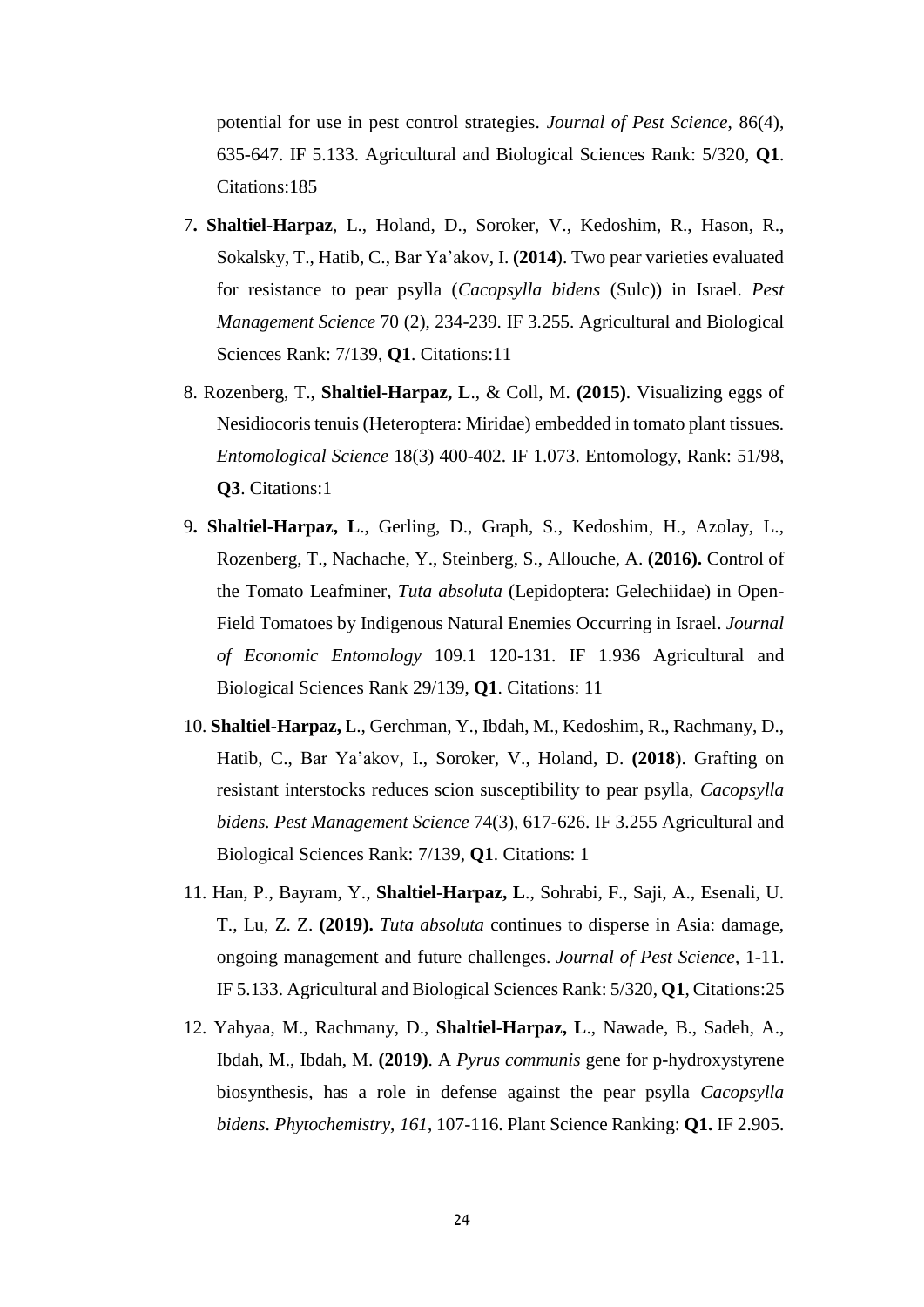- 13. Nawade, B., Yahyaa, M., Reuveny, H., **Shaltiel-Harpaz, L**., Eisenbach, O., Faigenboim, A., Ibdah, M. **(2019).** Profiling of Volatile Terpenes from Almond *(Prunus dulcis*) Young Fruits and Characterization of Seven Terpene Synthase Genes. *Plant Science*, *287*, 110187. Plant Science Ranking: **Q1.** IF 3.785.
- 14. Nawade, B., Yahyaa, M., **Shaltiel-Harpaz, L**., Kedoshim, R., Bosamia , T., Zohar M., Isaacson, T. Ibdah, M. (**2020**) Analysis of apocarotenoid volatiles during the development of *Ficus carica* fruits and characterization of carotenoid cleavage dioxygenase genes . *Plant Science*, *290*, 110292. Plant Science Ranking: **Q1.** IF 3.785.
- 15. Kraut-Cohen, J., Zolti, A., **Shaltiel-Harpaz, L**., Argaman, E., Rabinovich, R., Stefan, J. G., & Minz, D. (**2020**). Effects of tillage practices on soil microbiome and agricultural parameters. *Science of the Total Environment*, 705, 135791 **Q1.**IF 5.589
- 16. Nawade, B., **Shaltiel-Harpaz, L.,** Yahyaa, M., Kabaha, A., Kedoshim, R., Bosamia ,T. C., Ibdah, M. (2020) Characterization of terpene synthase genes potentially involved in black fig fly (*Silba adipata*) interactions with Ficus carica. Plant Science 110549. **Q1**. IF. 3.785
- 17.\* Neta, A., Gafni, R., Elias, H., Bar-Shmuel, N., **Shaltiel-Harpaz, L.,** Morin, E., & Morin, S. (2021). Decision support for pest management: Using field data for optimizing temperature-dependent population dynamics models. *Ecological Modelling*, *440*, 109402. **Q2** IF:2.497
- 18.\* Paparella, A., **Shaltiel-Harpaza, L**., & Ibdah, M. (2021). β-Ionone: Its Occurrence and Biological Function and Metabolic Engineering. *Plants*, *10*(4), 754. **Q1.**IF: 3.935
- 19.\* **Liora Shaltiel-Harpaz**, Mosaab Yahyaa, Bhagwat Nawade, Natalia Dudareva, Mwafaq Ibdah (2021). Identification of a Wild Carrot as Carrot Psylla (*Bactericera trigonica* ) Attractant and Host. Accepted to Plant Science 26/7/21. Plant Science. 111011. **Q1.**IF: 4.729 26/7/21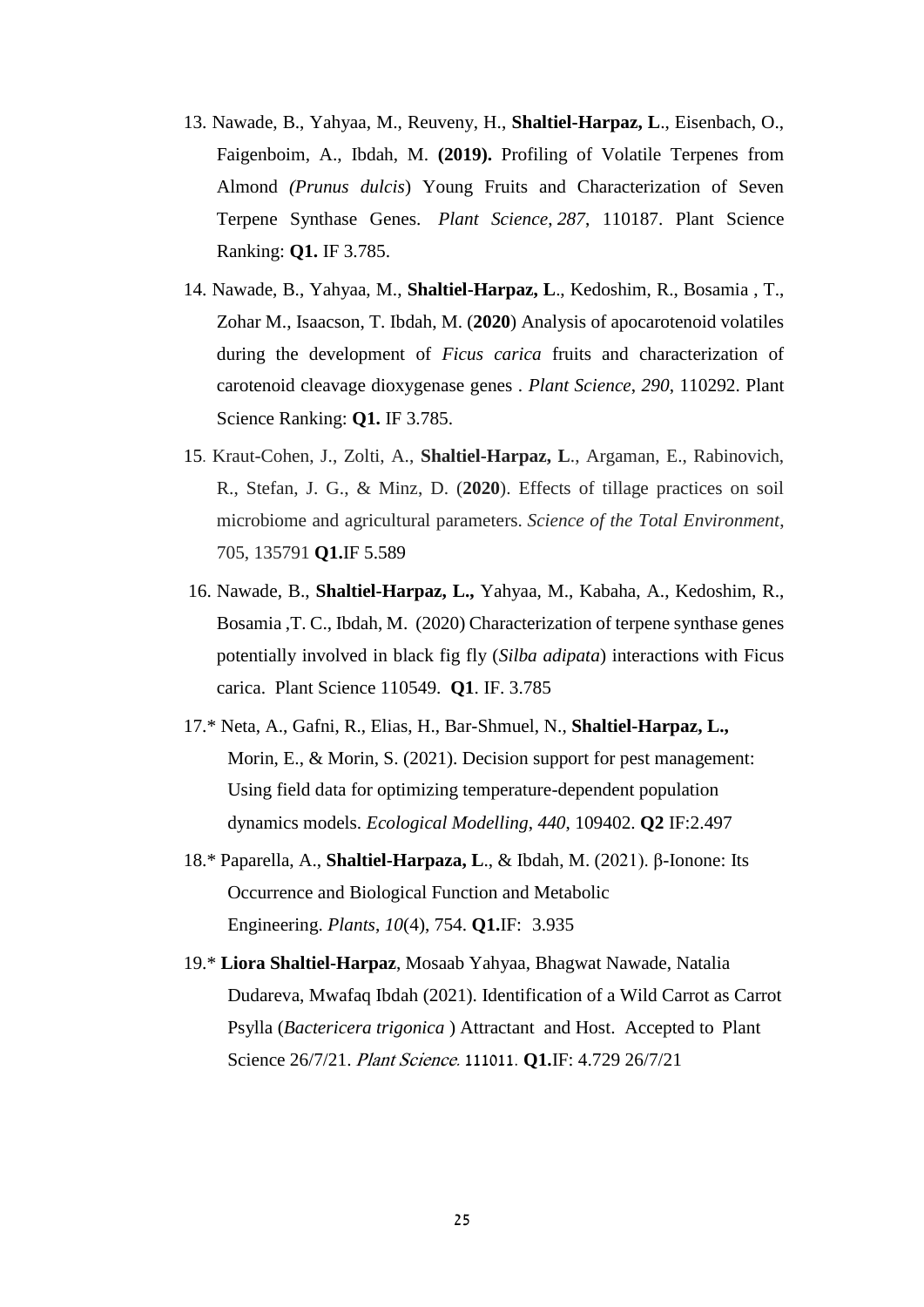#### **Submitted articles:**

- 1. Jonas-Levi A., Opatovsky, I., Martinez, J.-J.I., Danay, O., Shaltiel-**Harpaz, L.** Post-harvest utilization of the Black soldier fly (BSF - Diptera: Stratiomyidae : *Hermetia illucens*) to reduce insect pest populations from agricultural wastes. Submitted April 2020 to: *Waste Management*. IF.5.4
- 2. Hill, A. J., Pless, S., Graf, S., Rotman, N., Loingert-Eicchay., **Shaltiel-Harpaz, L.** Medfly (*Ceratitis capitata*) Traps Help to Increase Arthropod Biodiversity in Citrus Orchards, Israel. Submitted September 2020 to *Agriculture, Ecosystems And Environment* IF: 4.241

#### 3**.** b**. Articles in Hebrew refereed journals**

- 1. Cohen, Y., Goldstien, A., Hezroni, A., **Shaltiel-Harpaz, L**., Lanski, A., Alon, T., Gilboa, A., Raviv, R. **(2011)**. Spatial and temporal dynamics of *Helicoverpa armigera in the* Harod valley. *Nir Va telem* 34:37-46 (was subjected to Peer review)
- 2. **Shaltiel-Harpaz, L**., Chen, Y., Ben Yashar, E., Graph, S., Peles, S., Cuoperberg, A., Tako, M., Rotman, R., Grinblat, Y., Openhiem, D., Idlin-Harari, S., Rsabinovitz, O., Zilberstien, M. **(2013)**. Environmentally friendly agriculture- an applied project in the Hula Valley. Special issue on "Environment and Agriculture." *Ecology and Environment* 1:10-12
- 3. Marhaim, U., Cohen, Y., Adler, A., Torgeman, L., Zidenberg, R., **Shaltiel-Harpaz, L**. **(2016).** Supply of healthy food without increasing environmental impact -Panel discussion. *Ecology and Environment*, 2:153-165
- 4. **Shaltiel-Harpaz, L**., **Rak-Yahalom, H. (2020).** The importance of Israeli agriculture in the Corona crisis and future crises. *Ecology and Environment* special online issue on the environmental impact of the corona pandemic.

<http://www.magazine.isees.org.il/CurrentIssue.aspx>

4. **Articles or chapters in refereed books**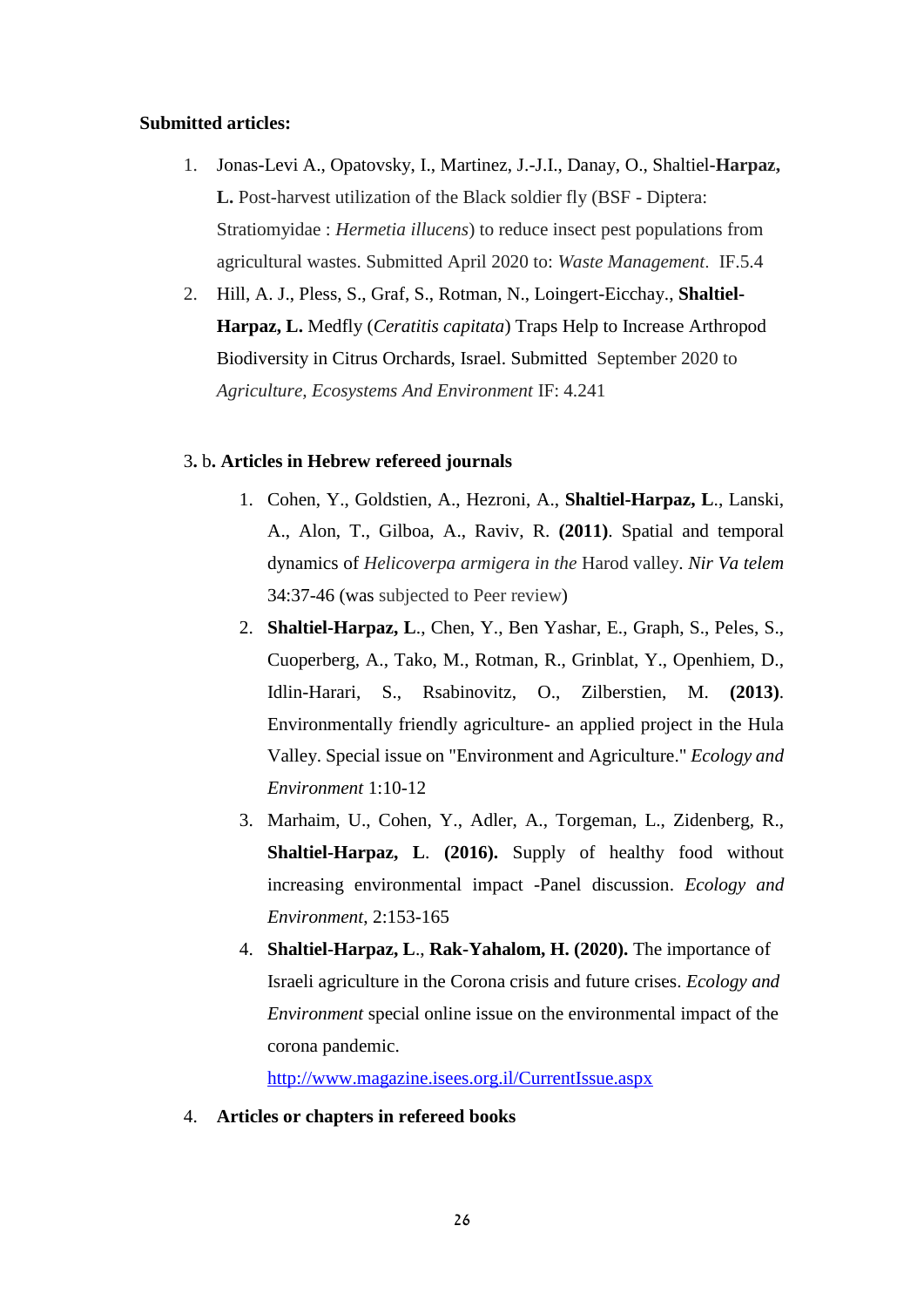- 1. **Shaltiel-Harpaz, L**., Masaphy, S., Tsror, L., & Palevsky, E. (2016). Biorational, environmentally safe methods for the control of soil pathogens and pests in Israel. In *Agriculturally important Microorganisms* (pp. 273-291). Eds. Singh, H. Bahadur., Sarma, B. K., Keswani, .Springer Singapore**.**
- **2. Shaltiel-Harpaz, L.,** Tzaban, S. H. (2017). Agro-ecosystems. In Lotan, A., Safriel, U., & Feitelson, E. (Eds.). *Israel national ecosystem assessment: Interim report.* Hamaarag - Israel's National Nature Assessment Program. The Steinhardt Museum of Natural History. Tel-Aviv University. (in Hebrew)

#### 5. **Refereed conference proceedings**

- 1. Groenteman, R., **Shaltiel**, L., and Coll, M. **(2009)**. Plants as heterogeneous resources for omnivorous bugs in conservation biological control. In Mason, P.G., Gillespie, D.R., and Vincent, C. (ed.), *Proceedings Third International Symposium on Biological Control of Arthropods*. Christchurch, NZ, 8-13 February 2009. Pp. 258-267
- 2. Niv, A., **Shaltiel-Harpaz, L**., Rippa, M., Shavit ,R., and Horowitz, A. R**. (2011)**. Can tomato be a potential host plant for pink bollworm. In *World Cotton Research Conference* (Vol. 5, pp. 258-260).
- 3. **Shaltiel-Harpaz, L**., Levi, M., Palevsky, E., Gal, S., Murin, S., Yermiyahu, U. **(2018).** Studying the interaction between plant nutrition and pests for the reduction of pesticide use and optimization of fertilizer application. *Proceedings of International IOBC-WPRS Working Group integrated control in protected crops – Mediterranean climate,* 04-07 September 2018, INIAV, Oeiras, Lisbon, Portugal.

#### 6. **Other articles (in agricultural non-refereed journals in Hebrew)**

1. Openhiem, D., Palevski, E., Hurovitz, I., **Shaltiel-Harpaz, L.,** Reoveni, H., Aconis, O. **(1997)**. The impact of pesticide free management on harmful and beneficial arthropods in an apple orchard 1994-1996. *Alon Hanotea* 51:346-356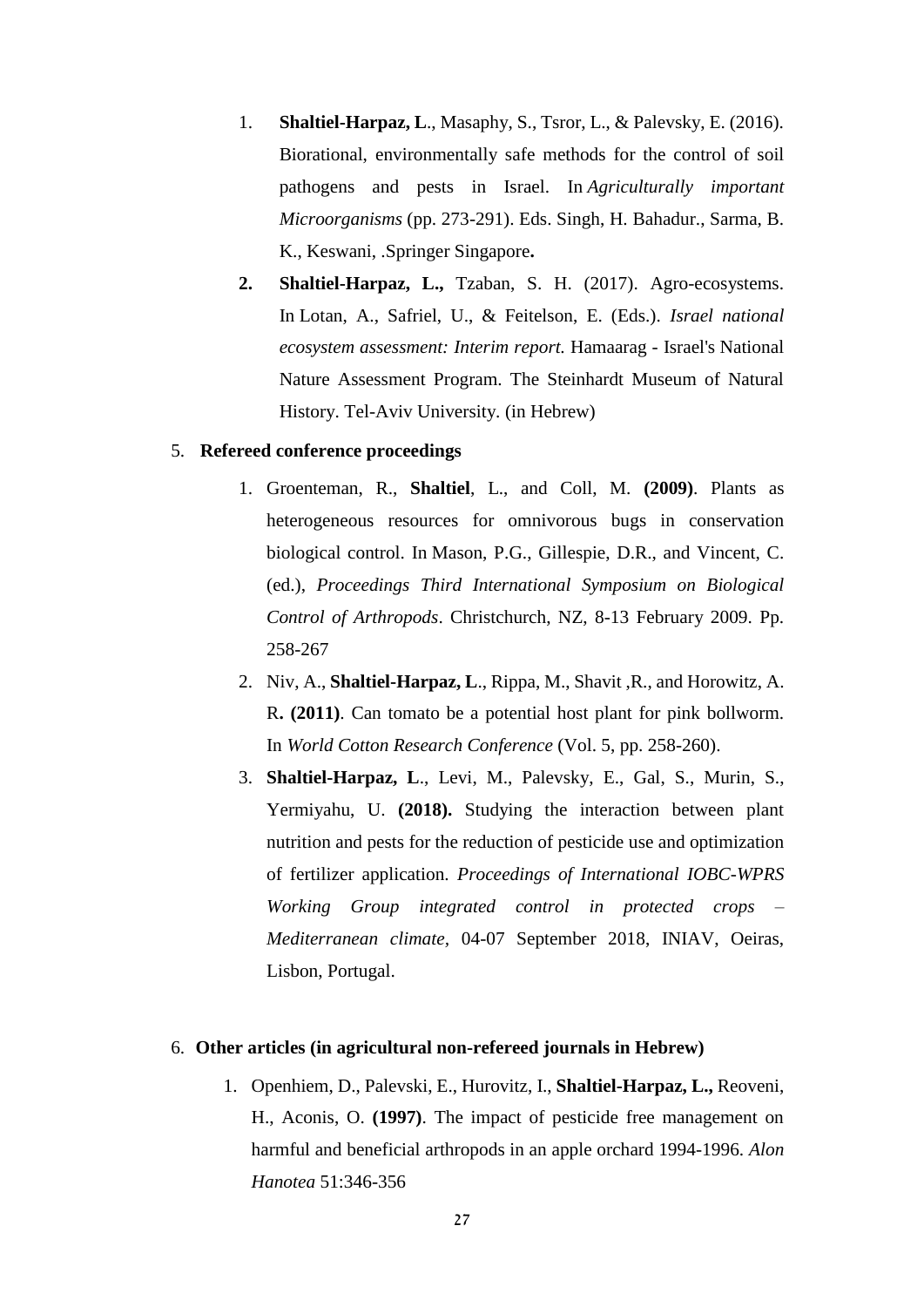- 2. **Shaltiel-Harpaz, L.,** Openhiem, D. **(2006)**. 70 years of pear psylla research In Israel. *Alon Hanotea* 60:29-32
- 3. **Shaltiel-Harpaz,** L., Cuoperberg, A., Rabinovitz, O., Ben-Yakir, D. **(2009)**. Control of *Euborellia Annulipi*s (Dermaptera: Labiduridae) in groundnut fields at the Hula valley. *Nir Vatelem* 17:12-17
- 4. **Shaltiel-Harpaz, L**., Graph, S. **(2010)**. Temporary recommendations for treatment of *Tuta absoluta* in growing tomatoes for industry in open areas. *Mivzak Yerakot* (Publication of vegetable Growers association) 219:9
- 5. **Shaltiel-Harpaz, L.,** Graph, S. **(2010)**. *Tuta absoluta* (Lepidoptera: Gelechiidae) A new pest in Israel . *Nir Vatelem* 23:7-10
- 6. **Shaltiel-Harpaz, L.,** Hetzroni, A., Cohen, Y., Tamar, A. **(2015)**. *A guide to pest monitoring*. Ministry of Agriculture and Rural Development, Training and Professional Service. [http://shaham.moag.gov.il/ProfessionalInformation/Pages/Pest\\_monito](http://shaham.moag.gov.il/ProfessionalInformation/Pages/Pest_monitoring_guide.aspx) [ring\\_guide.aspx](http://shaham.moag.gov.il/ProfessionalInformation/Pages/Pest_monitoring_guide.aspx)
- 7. **Shaltiel-Harpaz,** L., Gerchman, Y., Ibdah, M., Kedoshim, R., Rachmany, D., Hatib, C., Bar Ya'akov, I., Soroker, V., Holand, D., **(2015**). Using resistant pear trees to control pear psylla, *Cacopsylla bidens. Alon Hanotea* 70: 50-55
- 8. **Shaltiel-Harpaz, L**., Kedoshim, R., Barshan, I., Rachmani, D., Yahyaa, M., Ibdah, M. (**2017**). Black fig fly: The secret of communication between the Syconium and the fertilizing wasp. *Alon Hanotea* 71 :32- 35.
- 9. Eisenbach, O., Bar Ya'akov, I., Hatib, C., Harel Beza, R., Holand ,D., Dag, A., Reoveny, H., **Shaltiel-Harpaz, L.**, Ibdah, M**. (2020).** Detecting the causes for the differences in susceptibility of almond varieties (*Prunus amygdalus*) to the almond wasp (*Eurytoma amygdali*), for facilitating almond breeding. *Alon Hanotea* 74: 18-23
- 10. Gershman Y., **Shaltiel-Harpaz L**., Noy, M., Lahav, C., Sofer-Arad, C. (2020) Ozone in agricultural use: from protecting of the earth to controling the mango aphid *(Milviscutulus mangiferae*) Alon Hanotea 74 2020: 66-69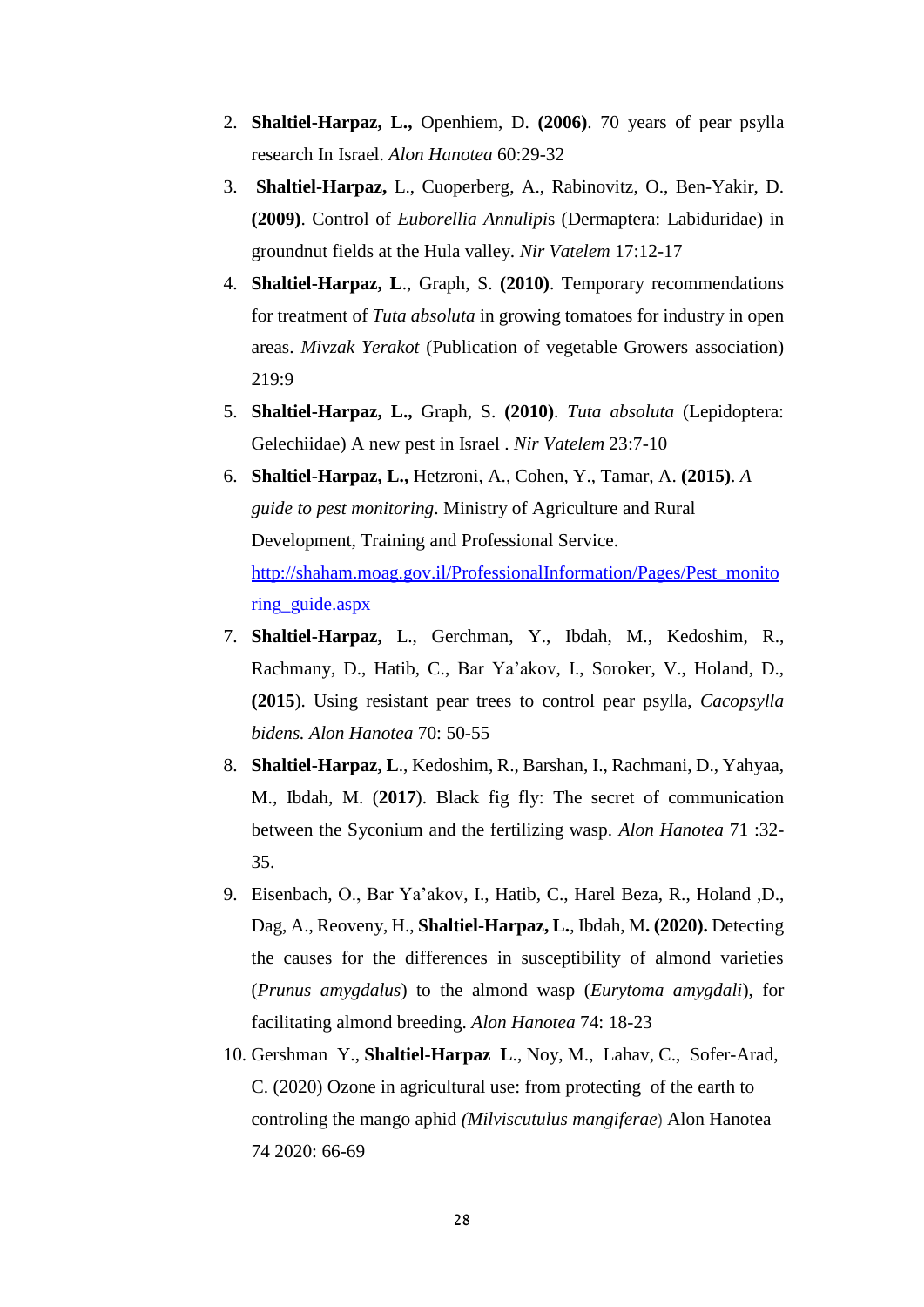#### **7. Articles in preparation**

1. Jonas-Levi, A., Martinez, J.-J.I., Danay, O., **Shaltiel-Harpaz, L.** Characterization of nutritional and environmental requirements of the black soldier fly larvae *Hermetia illucens* (L.), (Diptera: Stratiomyidae) for its suitability to treat agricultural plant waste.

### L. Miscellaneous

#### **a. Public or other positions in professional fields:**

- I was the head of the Agro-ecosystems group in Hamaarag Israel's National Nature Assessment Program.
- I am a member of the plant protection team at the Sustainable Model Farm at Newe Ya'ar, Newe Ya'ar Research Center, Ramat Yishay, Israel.

#### b. **Special contribution to Tel Hai college community**:

1. I have participated during the years as a lecturer in 3 courses of Academia Bakikar (Town Square Academy).

In the past year (2020-2021) I have participated Activities for the Community in Tel Hai as a member of:

- 2. The "Staff conversation" (Sheikh Segel)- meeting organization team.
- 3. The Teaching Committee of the environmental studies department.
- 4. The Green Council
- 5. The "Plan of the Century" team

#### c. **Non-academic achievements**:

- a. For 8 years (2007-2015), I organized winter courses for farmers (6-7 meeting of 6 hours each) about issues of agriculture and environment (with S. Grafh).
- b. I served as the scientist of a sustainable agriculture project in the Hula Valley in 2010-2014. By means of this project, we managed to reduce the use of OP pesticides in the region by 90%.
- c. As a part of the sustainable agriculture project in the Hula Valley, I was involved in developing the "Pest Scout" application, an agricultural data-